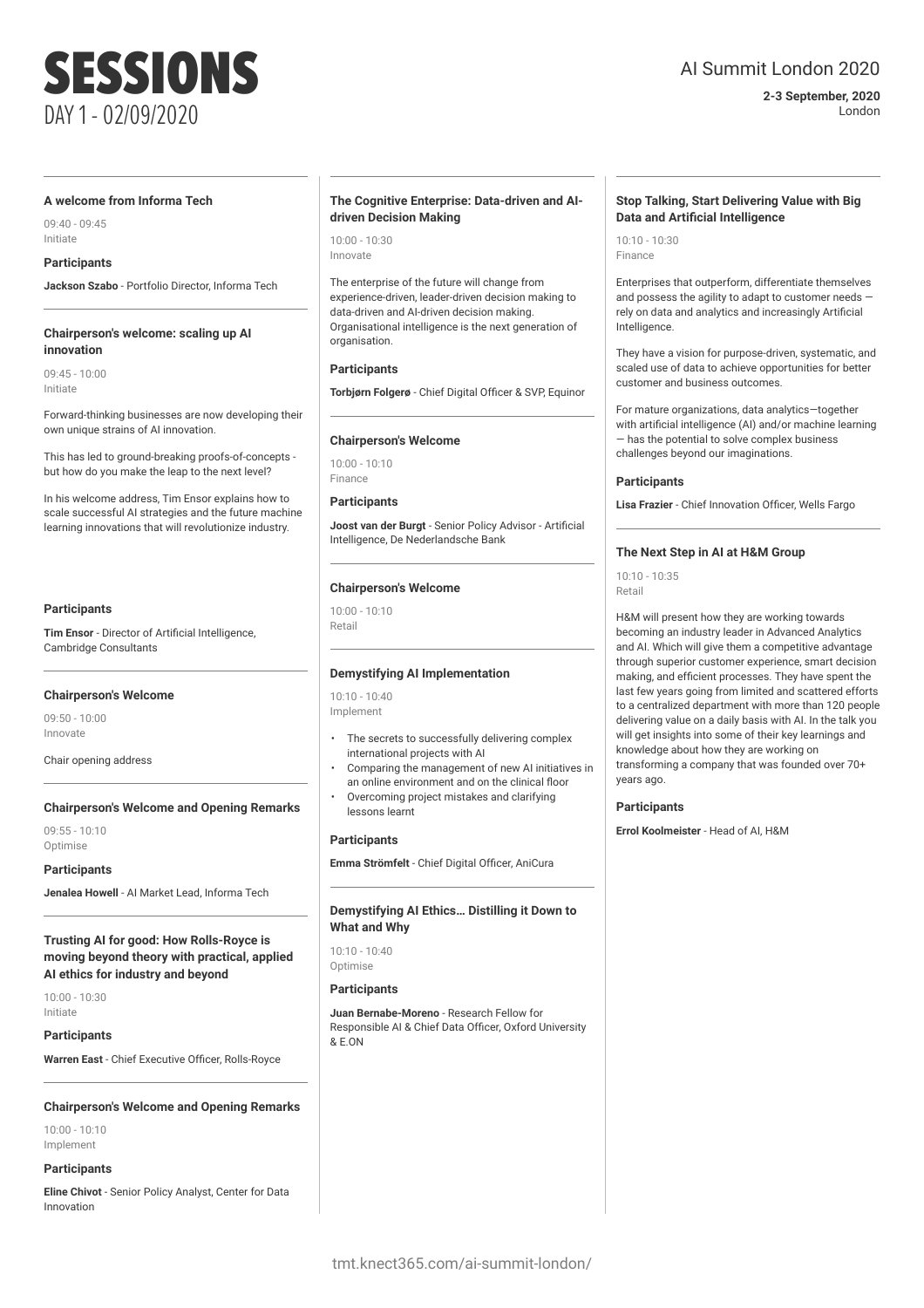## AI Summit London 2020

**2-3 September, 2020** London

### **Why an Open, Hybrid Cloud Architecture is Essential to Your Customer's Experience**

10:30 - 11:00 Initiate

Now more than ever, customers are relying on digital interactions with businesses, expecting them to be seamless and secure. Businesses in every single industry are working quickly to develop new and expanded ways to digitally engage with their customers while accelerating their shift to the cloud. As enterprises grapple with modernizing operations, the benefits of their digital transformation must be balanced by the certainty that it will bring sustainable value. Howard will talk about how a strong architecture strategy and deep industry expertise are critical to your hybrid cloud journey and digital transformation success. He will address key questions around why an open architecture matters as businesses embark on their digital journey and why hybrid cloud matters to bridge the gap between the new world of cloud and traditional technology investments.

### **Participants**

**Howard Boville** - Senior Vice President, IBM Hybrid Cloud

### **Innovate Showcase - Part 1**

10:30 - 10:55 Innovate

- Appeaty What would you like to eat?, Ernesto De Marchi, Founder, Kemanji s.r.l.
- EVJA the Intelligent Support System for Agriculture, Paolo Iasevoli, Chief Marketing Officer and Co-founder, Evja SRL
- Pigro Knowledge AI Experience, Nicola Abbasciano, Sales and Marketing Director, Pigro srl

### **Responsible AI - Making Money Work for Everyone**

10:30 - 10:50 Finance

Deploying AI is imminent for the business growth, however, Businesses needs careful management to prevent unintentional significant damage, not only to brand, more importantly to employees and society as a whole.

- Prioritize explainability and interpretability
- Make responsibility concrete and pervasive
- Minimizing bias
- EU Leading the way Guideline on Competitive Advantage

### **Participants**

**Ritesh Jain** - Former COO, Advisor, HSBC (Former), HBR, G20 GPFL CFTF

### **AI-powered Skin Care: Beiersdorf's Approach to Personalized Consumer Experience**

10:35 - 10:55 Retail

Finding the right product for your skin is difficult if you don't know what your skin actually needs. Combining 135 years of skin care expertise and the newest technology in the field of AI and computer vision, Beiersdorf has taken a big step towards personalized consumer experience.

### **Participants**

**Jasper Krog** - Senior Global Digital Innovation Manager, NIVEA

**Lara Kaesemann** - Senior Consultant, Beiersdorf

### **Successfully Developing Products with AI at Its Core: Challenges and Lessons Learned**

10:40 - 11:10 Implement

- Product thinking in a large corporate: what does that look like?
- Building the right product: how to avoid the trap of investing to much in an AI solution that doesn't work?
- The importance of experimentation in the development of AI products: how to combine delivery with discovery?
- Bringing AI into production: How to identify problems and solve them quickly?

### **Participants**

**Hanneke Stellink** - Director, AI Products, ING

### **The Future of AI: Where Will AI Go in The Next 4 Years?**

10:40 - 11:10 Optimise

Deep Learning has resulted in significant new applications of AI techniques at Google Cloud and across the industry, including smart agents, visual intelligence and automotive.

While all of these applications are creating new opportunities for people and businesses, AI can also create problems for the industry, if not implemented correctly.

In this session, Antonio Gulli, Engineering Director within the Office of The CTO at Google Cloud, will explore how Google is using AI to improve digital marketing, customer care, manufacturing operations and medical diagnosis for more than one-billion users.

He will also share real-world examples of deep learning use cases that enable improved recommendations, help companies better understand their customers, and drive engagement in the customer lifecycle.

### **Participants**

**Antonio Gulli** - Engineering Director - Office of The CTO, Google Cloud

### **AI Operations - Learnings from managing the ML model lifecycle**

10:50 - 11:10 Finance

As many banks are moving from experimentation to productionizing AI systems, they face new challenges. In an environment where responsible AI is the topic of the day, institutions are learning the art of managing ML models over the course of their lifecycle: ensuring adequate and fair outcomes while keeping the flexibility to adapt, maintaining high levels of security, robustness and resilience, regular performance monitoring, thorough documentation and validation, and embedding them in existing SDLC and infrastructure requirements.

### **Participants**

**Annika Schröder** - Head of AI Center of Excellence, UBS AG

**Asher Wesley** - Data Science & Methodologies Lead, AI Center of Excellence, UBS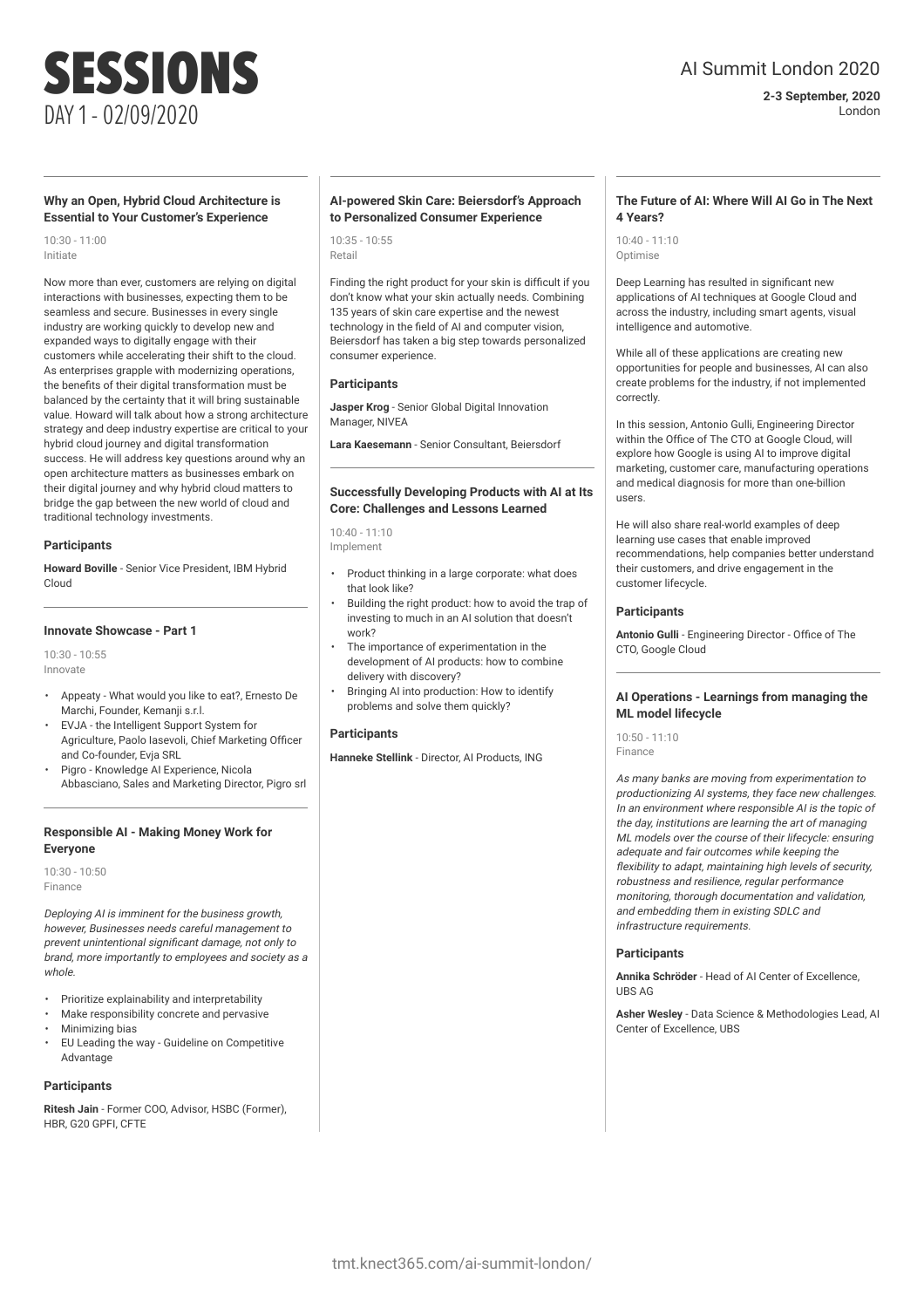## AI Summit London 2020

**2-3 September, 2020** London

### **Enhancing the Customer Experience Through AI: the Frictionless Customer Journey**

10:55 - 11:30 Innovate

Businesses are harnessing the power of data through AI technology to make the experience of travelling more seamless. In combination with human innovation, AI can overcome challenges to deliver valuable tools to consumers at speed.

### **Participants**

**Sam Taylor** - Head of Data Science, The Trainline

### **The AI Impact on Daily Touch Products**

10:55 - 11:15 Retail

P&G creates a wide range of 'daily touch' products that impact the lives of billions of users on a daily basis. These products range from smart products with digital capabilities such the Oral-B toothbrush to a number of decidedly 'analog' products that make laundry rooms, living rooms, bedrooms, kitchens, nurseries, and bathrooms a little more enjoyable. This talk will broadly cover the AI value proposition in changing consumer insight generation and product discovery, inuse experience and product-market iteration. Narrowly, it will cover one or two use cases on the use of Deep Learning to reframe product design, discovery and experiences in superior ways..

### **Participants**

**Venu Vasudevan** - Director, Data Science & AI Research, Procter & Gamble

### **How E.ON leverages data and AI to drive the energy transition and sync with new energy world**

11:00 - 11:30 Initiate

- The rate of change in the world is increasing exponentially, humanity has to change
- Energy companies including E.ON is at the center of new energy world
- How E.ON uses data and AI to drive the change (with latest use cases)

### **Participants**

**Matthew Timms** - Chief Executive Officer, E.ON Digital

### **Dedicated Networking, Exhibition Visit and Matchmaking**

11:10 - 11:55 Implement

### **Dedicated Networking, Exhibition Visit and Matchmaking**

11:10 - 11:50 Optimise

### **Future challenges for AI in Finance: A Regulatory Perspective**

11:10 - 11:30 Finance

Ever-increasing capabilities in the area of artificial intelligence (AI) and advanced data-analytics are likely to fundamentally transform the financial sector. Although the challenges associated with such a transformation are to a large extent similar for all industries, finance is special in a number of important ways. Current debates regarding AI in the financial sector (perhaps understandably) mostly focus on conduct-related aspects of AI, pertaining to potential risks for consumers. Notwithstanding the importance of these issues, prudential concerns are equally relevant and should be awarded the same level of rigorous scrutiny if we are to maintain a stable and trustworthy financial system. This talk will, from a regulatory perspective, identify a number of key challenges for the financial sector – as well as the supervision thereof  $-$  in the years to come.

### **Participants**

**Joost van der Burgt** - Senior Policy Advisor - Artificial Intelligence, De Nederlandsche Bank

### **Lunch Break and Exhibition Visit**

 $11:15 - 12:55$ Retail

### **? Scalable AI infrastructure everywhere**

11:30 - 12:00 Initiate

Since the breakthrough in 2012, AI development has been rapidly evolving to cover broader use cases such as natural language processing and recommendation. This talk will focus on Intel's strategy to 1) support the compute hungry AI workloads with its diversified portfolio of hardware that can accelerate deep learning performance and 2) provide software to scale and streamline AI pipelines end to end.

### **Participants**

**Wei Li** - Vice President and General Manager of Machine Learning Performance, Intel

### **Supporting Innovators with Next-gen Software QA: a Real-life IoT-based Solution Example**

 $11:30 - 12:00$ Innovate

With digital transformation in place, to keep up with today's business demands and win the game in the picky market, it's increasingly important to not just test a piece of code from time to time, but re-invent software testing.

Come join Alex Pechinsky, OA consulting group expert and pre-sales manager at a1qa, for a substantive talk about the value of next-gen testing services on continuous software enhancement.

### **Participants**

**Alex Pechinsky** - QA Consultant, a1qa

### **Dedicated Networking & Matchmaking**

11:30 - 12:00 Finance

### **Augment, Don't Automate: Drawing Insights From Customer Feedback Using Natural Language Processing**

11:50 - 12:20 **Optimise** 

Companies are frequently faced with large amounts of unstructured text data, like forum comments or product reviews. Important trends can emerge in these datasets, but it can be time-consuming to read through comments, and keyword matching frequently misses critical nuances.

We'll discuss how we've approached this problem at Google using Natural Language Processing, with examples of the approach applied to open datasets.

We'll explore how this fits into the ML project lifecycle, with examples of common pitfalls. Finally, we'll highlight how to use this technology as part of a "human in the loop" approach to supercharge your existing team members.

### **Participants**

**Peter Grabowski** - Austin Site Lead, Enterprise Machine Learning, Google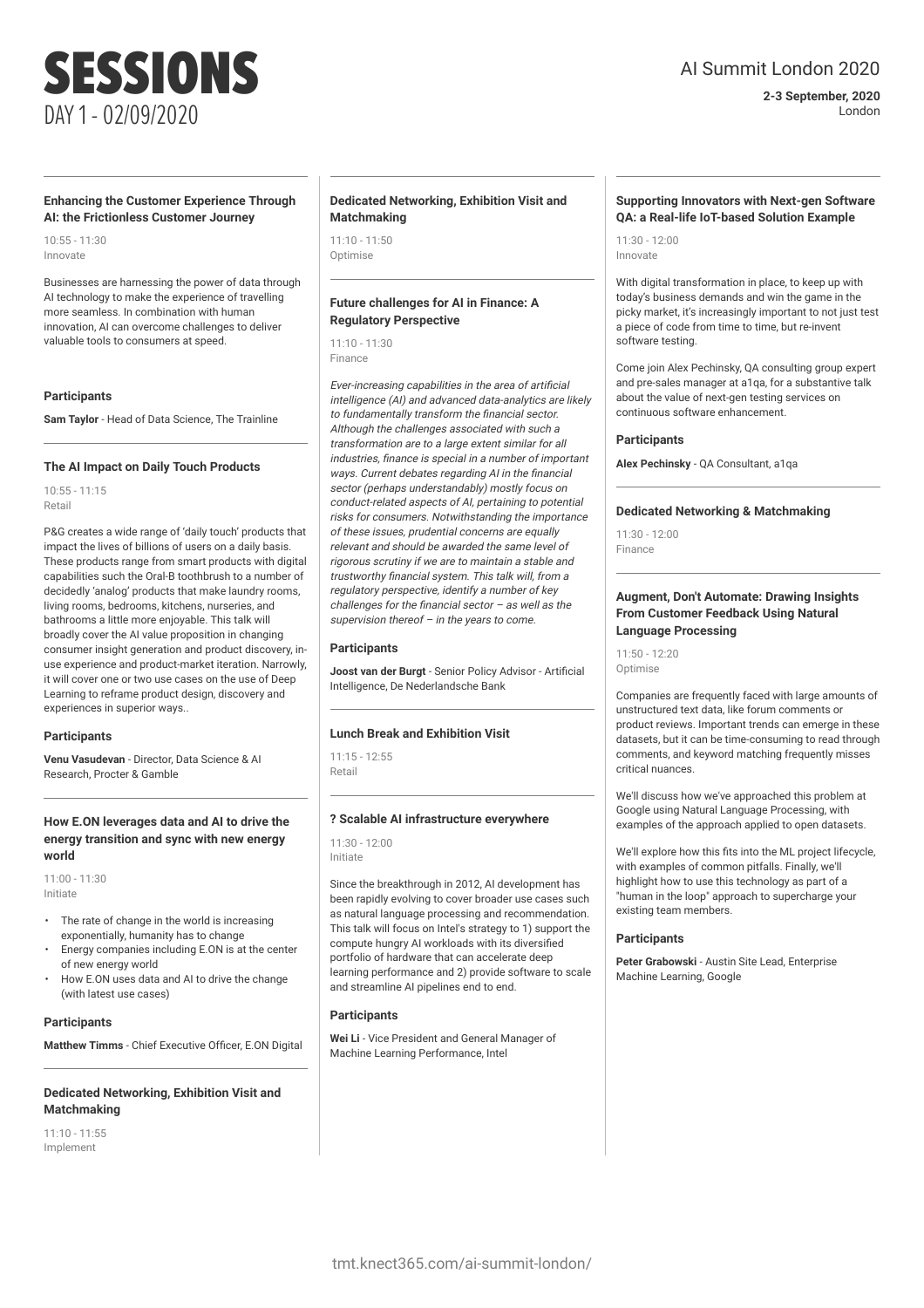## AI Summit London 2020

### **2-3 September, 2020** London

### **How Can AI Ethics be Proceduralised? – The Rolls-Royce Journey**

11:55 - 12:30 Implement

- A short journey through the history of AI in Rolls-Royce - applied to Engine Health Monitoring and its transfer across the business including high value, business critical manufacturing.
- Exploring the ethical and trustworthiness challenges, for example bias and AI mutation, associated with implementing AI into business – both critical and non-critical business areas.
- Development and deployment of implementation frameworks to ensure the ethical and trustworthy deployment of AI, and embedding these into 'business as usual' procedures.

### **Participants**

**Lee Glazier** - Head of Service Integrity, Rolls-Royce

### **Innovate Showcase : Part 2**

12:00 - 12:40 Innovate

- The Conversational AI Studio busy designing and building beautiful chatbots, Gianluca Maruzzella, CEO & cofounder, Indigo.ai
- The Social E-learning, Intelligent, B2B Platform to Create Personalised Learning Paths, Francesco Epifania, CEO& Co-founder, Social Things srl
- Building Reading Machines with Artificial Intelligence, Adolfo, CEO, Natural Intelligent Technologies srl

### **Reinventing the Contact Centre - How AI enhances experiences during turbulent times**

12:00 - 12:20 Finance

IBM will talk about recent real world experience in Financial Services where virtual assistants have been designed and deployed in days to reduce call handlingtimes, decrease customer queues. This has enabled IBM clients to provide a consistent high-quality customer experience, rebuilding trust with their customers via their contact centre during the early stages of the Covid-19 pandemic.

### **Participants**

**Michael Conway** - AI Practice Lead, IBM Services

### **IBM Product Demo**

12:00 - 12:10 Solutions Demonstrations

### **Cambridge Consultants Services Demo**

 $12:10 - 12:20$ Solutions Demonstrations

### **Teaching Cars to "See" and "Drive".**

12:20 - 12:50 Optimise

Self-driving is one of the most powerful applications of AI that is still waiting to be solved.

In this talk, we summarise the progress of the field over the past few years and challenges we still need to solve to make self-driving a reality.

In particular, the need for new machine learning planning systems and large-scale datasets needed to train them.

### **Participants**

**Peter Ondruska** - Head of Research, Lyft Level 5

### **AI Operations - Building Scalable AI Solutions**

12:20 - 12:40 Finance

As many banks are moving from experimentation to productionizing AI systems, they face new challenges. In an environment where responsible AI is the topic of the day, institutions are learning the art of managing ML models over the course of their lifecycle: ensuring adequate and fair outcomes while keeping the flexibility to adapt, maintaining high levels of security, robustness and resilience, regular performance monitoring, thorough documentation and validation, and embedding them in existing SDLC and infrastructure requirements.

### **Participants**

**Francis Mumbi** - Head - Data Office, Stanbic Bank Zambia

### **Intel Product Demo**

 $12:20 - 12:30$ Solutions Demonstrations

### **5 Steps to Maximise Your Chatbot's Potential in The New Normal**

 $12.30 - 13.00$ Implement

Seemingly overnight, the world we knew has been up ended by the Covid-19 pandemic. Providing virtual self-service is becoming the primary means for customers to obtain the help and support they need from public and private organizations. With inquiry volumes rocketing, artificially intelligent, conversational chatbots are fast becoming the firstline solution.

But scaling a chatbot up to production readiness can often be challenging. It's therefore critical to consider any conversational AI implementation as part of a wider digital transformation strategy that delivers the necessary resilience and continuity to drive the business forward - instead of treating it as a point solution that fixes an individual pain point.

Based on first-hand experience and real-life examples, Andy will examine conversational AI in action, discuss how it is revolutionizing business processes, and provide the five key steps that are essential for successful implementation.

### **Participants**

**Andy Peart** - Chief Marketing & Strategy Officer, Artificial Solutions

### **Microsoft Product Demo**

12:30 - 12:40 Solutions Demonstrations

### **Lunch Break & Exhibition Visit**

12:40 - 13:00 Innovate

**Proven approaches to prevent loss and protect customer data while minimizing false positives in banking and insurance**

12:40 - 13:05 Finance

### **Participants**

**Shuman Ghosemajumder** - VP - Global Head of AI, F5 Networks

### **F5 Product Demo**

 $12:40 - 12:50$ Solutions Demonstrations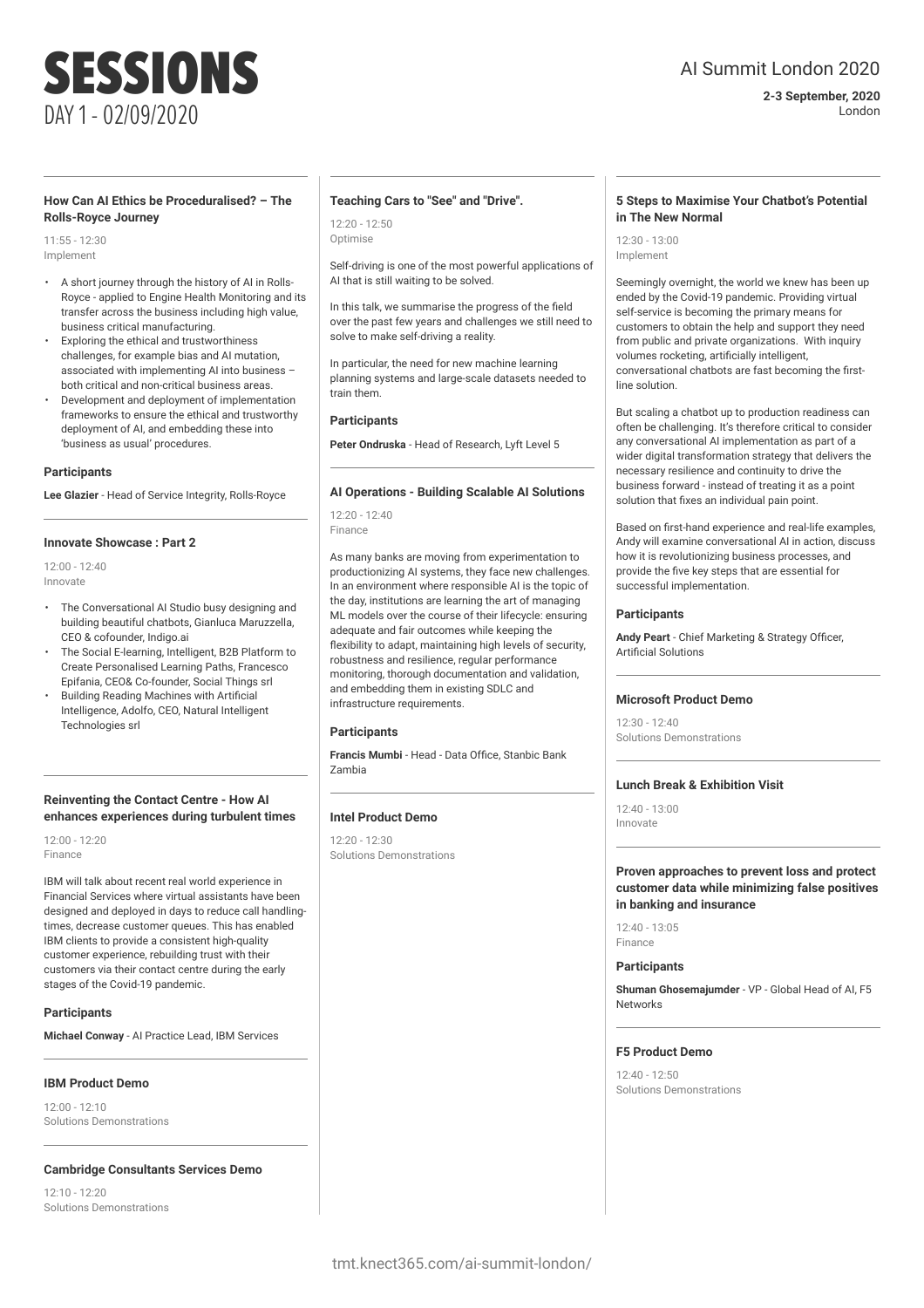### **Advanced Clustering Techniques for Audience Segmentation at Spotify**

 $12.50 - 13.20$ Optimise

We will demonstrate novel clustering techniques to help create interpretable audience segmentations from large scale data

### **Participants**

**Gustavo Pereira** - Senior Data Scientist, Spotify

### **Darktrace Product Demo**

 $12:50 - 13:00$ Solutions Demonstrations

### **Data Driven Colour Design**

12:55 - 13:20 Retail

The optimal use of colour in product design can reduce waste and design time. However, current colour forecasting approaches can fail to deliver the information that companies need to make the correct decisions and do not take advantage of the growing amount of data that is available that could potentially guide these decisions. This presentation will focus on data-driven work that has been carried out in collaboration with industry. The work uses machine learning and digital image analysis to deliver insights into colour meanings that can guide companies' product colour decisions. Some new work on data-driven colour trend forecasting will also be presented.

### **Participants**

**Stephen Westland** - Lead researcher on FFF's machine learning activities relating to data-driven design, and creator of Colourpedia, University of Leeds

### **Digitalisation and AI enabling the energy transition**

13:00 - 13:30 Initiate

The energy industry is going through a double transformation. One is decarbonization, the other is digital transformation. The energy system will need to change substantially in the coming decades. Digital technology and AI will have an important role in minimizing the net carbon footprint of current operations; facilitating sectorial decarbonization and delivering the next generation of clean energy technology.

### **Participants**

**Yuri Sebregts** - Chief Technology Officer, Shell

### **AI Governance and Ethics – How to Measure and Manage a Digital Ethics Response to The 'Techlash'**

13:00 - 13:30 Implement

'Move fast and break things' describes Mr Zuckerberg's approach to world-conquering technology, but also describes a toddler let loose. If we're serious about developing AI to improve the world, then we need to be grown-up about it; especially those of us in regulated industries - we need to try to 'move fast' where possible - but never, ever 'break things'.

### **Participants**

**Charles Radclyffe** - AI Governance and Ethics Specialist and Former Head of AI, Fidelity International

### **From Start-up, Scale-up to Market Domination: an Investor's Perspective**

13:00 - 13:30 Innovate

### **Participants**

**Hazel Moore** - Chairman & Co-founder, First Capital

### **Dedicated Networking & Matchmaking**

13:05 - 13:40 Finance

### **Lunch Break and Exhibition Visit**

 $13:20 - 14:20$ Optimise

### **How AI is helping drive retail during COVID-19 pandemic**

13:20 - 13:45 Retail

The retail industry has been facing quickly evolving market pressures due to digitalization and technology advances. Today, the COVID-19 pandemic is increasing the pressure retailers are facing to change how they do business. Can AI help retail survive? The short answer is yes. As in many AI use cases across verticals, the pandemic simply magnifies the need for automation and more principled predictive analytics.

### **Participants**

**Mark Beccue** - Principal Analyst - AI & NLP, Omdia

## AI Summit London 2020

**2-3 September, 2020** London

### **Human Centric Approaches to AI and the Psychology of Effective Change.**

13:30 - 14:00 Initiate

### **Participants**

**Will Sprunt** - Chief Information Officer, Deliveroo

### **Lunch Break and Exhibition Visit**

 $13.20 - 14.20$ Implement

### **Breaking the PoC Cycle: Taking ML from Idea to Production**

13:30 - 14:00 Innovate

Machine Learning and AI are beginning to show value across multiple industries for those organisations actively deploying them at scale. However, many are often trapped carrying out Proof of Concept projects, experimenting and developing models with teams struggling to implement solutions and reach production.

During this talk from The Data Analysis Bureau, we'll explore the value of breaking the PoC cycle and how to retain the services in demand and deploy them through a development pipeline to reduce the costs of innovation. We'll address how you move between R&D and application, get out of the PoC loop, the criteria, tools and timescales should you apply, and how you assess value to achieve rapid deployment. We'll share our lessons and a case study from working with academia and industry to move machine learning and deep learning models from R&D into production.

### **Participants**

**Eric Topham** - Co-Founder & Data Science Director, The Data Analysis Bureau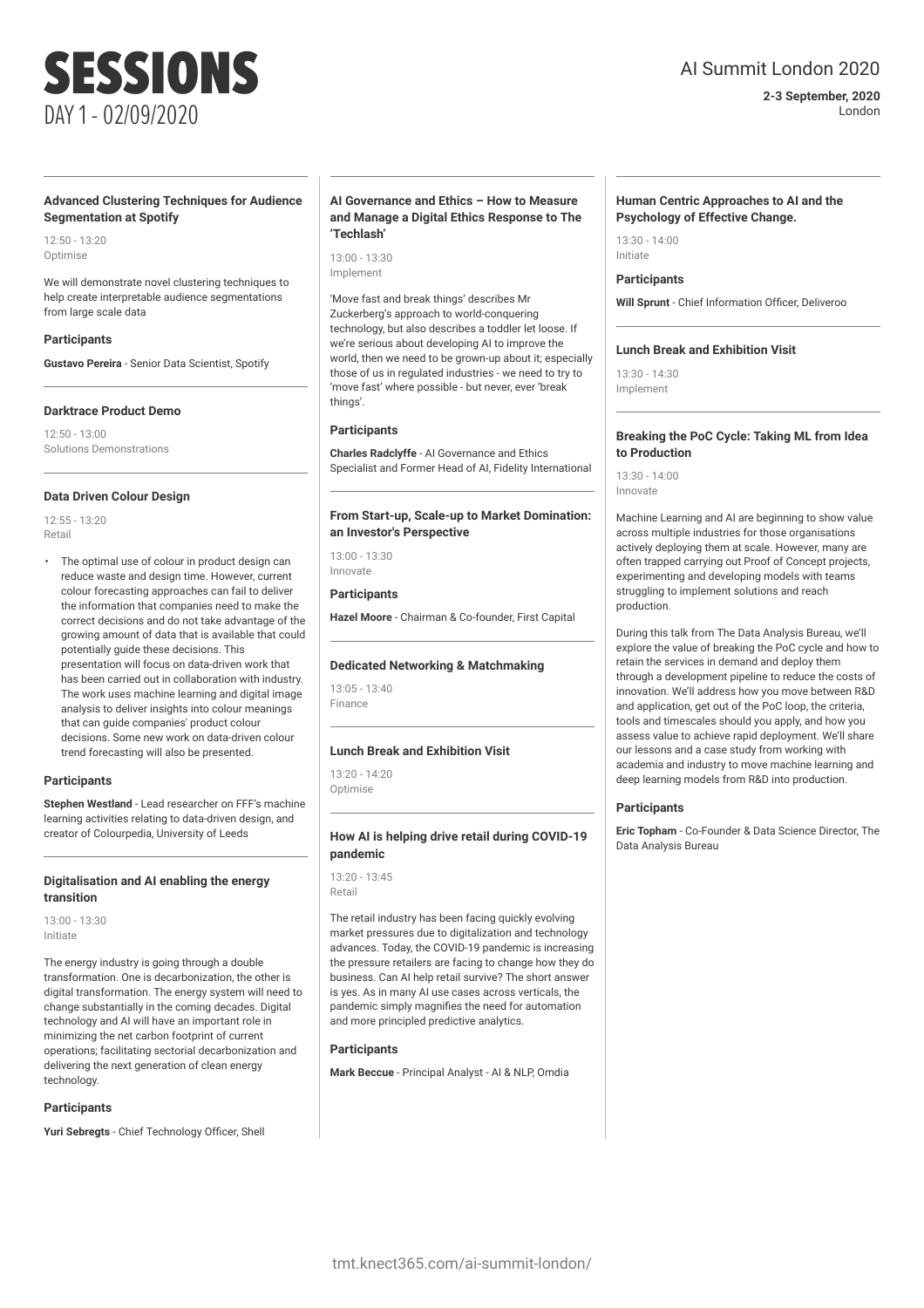## AI Summit London 2020

**2-3 September, 2020** London

### **Quantitative trading strategies & asset pricing using alternative data & machine learning**

13:40 - 14:00 Finance

Machine Learning (ML) and Predictive Analytics are now embedded in a broad variety of use cases in Quantitative Finance, from information extraction to sentiment analysis, from factor scoring models to complex instrument pricing methods, and from risk premium mining to portfolio construction models.

Quant traders and data scientists require automated ML & AI technologies to quickly extract actionable information from unstructured and increasingly nontraditional sources of data. We will illustrate the use of such derived signals in constructing promising trading strategies through novel use cases.

This talk will provide a brief overview of the following topics:

- The broad application of machine learning in finance: opportunities and challenges.
- Construction of scoring models and factors from complex data sets, including: News/Social Media, Supply Chain Network, Options Prices and ESG (Environmental, Social & Governance).
- Use of alternative data, such as extreme weather (i.e., cyclones, snowfall) to quantify the weather's impact on companies that own retail stores and factories.
- Machine Learning techniques for asset pricing, replacing complex quant models (i.e., PDE, Monte Carlo) for an efficient pricing of derivative securities.
- Automated News & Data Driven insights using data science to build triggers that can alert market participants in a timely manner. We will demonstrate event study examples that show the efficacy of such machine generated insights.

### **Participants**

**Arun Verma** - Head - Quant Research Solutions, Bloomberg

### **Data, AI and Democratising Tech Skills**

14:00 - 14:30 Initiate

AI has become a key part of modern life. With more and more of us using AI routinely, it is increasingly important to understand what this technology is, and what it is not.

UK companies understand they need to use AI in order to remain competitive, though many are not investing enough time to ensure safe and effective creation of AI-based solutions.

During this conversation, we will share insights about implementing AI technology, focusing on learning and democratizing skills. With so many freely available resources, access to tech skilling has expanded, and with that the opportunity.

### **Participants**

**Kate Rosenshine** - Head of Azure Cloud Solution Architecture, Microsoft

**Di Mayze** - Global Head of Data & AI, WPP

### **DelayExplorer – A Tool for Exploring Train Delay Relationships**

14:00 - 14:30 Innovate

Train delays have been a major problem in the UK's public transport services for many years and the problem has been getting much worse over the last decade. An intelligent ensemble system has been developed to predict train reactionary delays. It consists of three key modules: Train DelayExplorer, DelayPredictor and DelayPreventer.

Wenjia Wang, Associate Professor in Artificial Intelligence, University of East Anglia

### **Participants**

**Wenjia Wang** - Associate Professor in Artificial Intelligence, University of East Anglia

### **How Omni-Channel conversational Banking will transform the industry**

14:00 - 14:20 Finance

Banking customers behavior is changing rapidly with advancements in digital technology. Today's customers demand self-service, omnichannel, and conversational banking. Is the banking industry prepared for this digital transformation? In this presentation, Paul and Peter will discuss changing behavior and expectations of the banking customers, how the banking industry is at the cusp of a huge transformation in the coming years, and how banks can prepare themselves modernise their banking systems and overall experience.

### **Participants**

**Paul Andrusyshyn** - GM - Financial Services, Kore.ai

### **AI Monetization: Opportunities and Challenges**

14:20 - 14:50 Optimise

Behind the numerous opportunities that AI can bring to many large organizations, there are significant investments in people, process and products that need to be in place for delivering success.

In Stanley Black and Decker, AI is a strategic priority towards growth and the presentation will cover product-related challenges and opportunities and approaches to monetization

### **Participants**

**George Karakousis** - Senior Global Manager - AI and IoT, Stanley X

### **Accelerate your AI Financial Modellng with IPUs**

14:20 - 14:40 Finance

### **Participants**

**Alexander Tsyplikhin** - Senior AI Engineer, Graphcore

### **Digital Experience Management: What is it? And how to achieve this next big step in Digital Transformation?**

 $14:30 - 15:00$ Initiate

### **Participants**

**Geng Lin** - EVP & CTO, F5 Networks

### **Architecting AI-Powered Organisations from The Bottom Up**

14:30 - 15:00 Implement

- The new interpretability techniques making it possible to lift the lid on the black box to gain more business buy-in
- Making AI explainable and trust-worthy to bring on board your stakeholders from employees to senior leaders, shareholders and regulators
- Installing trust and transparency to win over the hearts and minds of your customers and drive better AI product uptake

### **Participants**

**Shefaly Yogendra** - Non-Executive Director and External Advisor to UKRI AI Review, JP Morgan US Smaller Companies Investment Trust and UKRI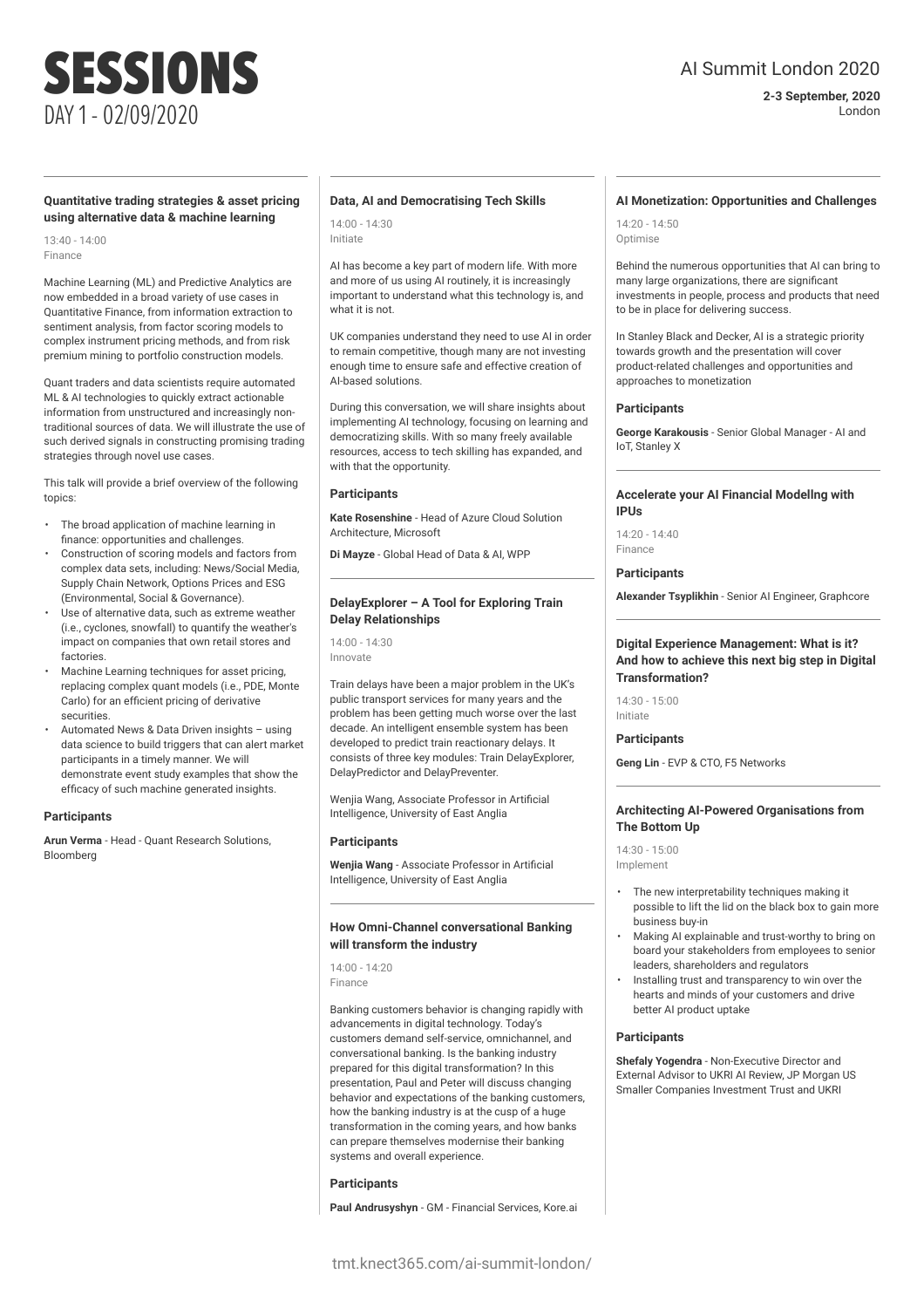### **Accelerating Analytics Projects Delivery and Empowering the Data Teams**

 $14:30 - 15:00$ Innovate

How can we ensure data team spend less time on infrastructure and manual experiment tracking and concentrate on building custom models and the most valuable jobs?

### **Participants**

**Giorgio Cortiana** - Head of Advanced Analytics - Energy Intelligence, E.ON

### **Dedicated Networking & Matchmaking**

14:40 - 15:00 Finance

### **INVITE ONLY: Data, AI and Democratising Tech Skills: a deep-dive with Microsoft**

14:45 - 15:45 CxO Roundtables: VisionAIres

This session is upon invitation only. If you'd like to attend, please contact Natalia Stones to enquire at natalia@aibusiness.com

### **Participants**

**Maya Dillon PhD.** - UK Lead: AI + Azure, Microsoft

**Pratim Das** - Head of Solutions Architecture, Microsoft

### **Industry-Leading Design Formula for AI Supercomputing Session - Architected to Shrink Months of Problem-Solving into Just Minutes**

14:50 - 15:20 Optimise

Our biggest challenges can be answered with groundbreaking research powered by supercomputing at an unmatched scale. Organizations that are ready to lead in the field of Artificial Intelligence need to attract the world's best talent to fuel innovation AND the leadership-class infrastructure that can get them there now, not months from now.

AI leadership demands leadership in compute infrastructure

Scaling AI development and research poses some hard challenges. Not only do you need fast GPU's, but you also need to optimize the full data center as the computer. You have to build system interconnections, memory optimizations, network topology, numerics.

From the experience of thousands of deployed AI environments, and the evolution of our own NVIDIA research cluster, DGX SATURN V, we developed the industry-leading design formula for AI supercomputing, architected to shrink months of problem-solving into just minutes.

### **Participants**

**Carlo Ruiz** - Director AI Data Center Solutions, Services and Operations – EMEA, NVIDIA

### **Accelerating R&D with AI**

15:00 - 15:30 Initiate

### **Participants**

**Hal Barron** - Chief Scientific Officer, GSK

**Victoria Turk** - Features Editor, Wired

### **Using AI to Cut Carbon and Costs in The Built Environment**

15:00 - 15:30 Implement

The built environment is a massive carbon emitters, and huge funds are required to build new and modernise existing buildings, infrastructure and cities globally. AI/ML can now be used in a range of different ways to tackle these problems, to create and deliver the more sustainable and affordable built environment we need.

### **Participants**

**Will Cavendish** - Global Digital Services Leader, Arup

AI Summit London 2020

**2-3 September, 2020**

London

### **Afternoon Break & Exhibition Visit**

15:00 - 15:30 Innovate

### **Chatbots In Banking – Mapping The Evolution Of Chatbots Across The Globe**

15:00 - 15:20 Finance

Chatbots have gone from a nice to have, to a digital necessity, with the events of COVID-19 accelerating this shift in banks' digital priorities. Chatbots are providing a digital competitive edge, but who's leading and how do you benchmark them? Informa will answer those questions in this presentation with real examples, covering:

- Help & Support Bots Lloyds, Revolut, Bank of America
- Transactional Bots NatWest, Capital One, Bank of America, CLEO and BBVA
- Virtual Assistant Bots Bank of America, CLEO, Siri and Google

### **Participants**

**Chris Ward** - Principal Consultant - Mapa Research, Informa Financial Intelligence

### **Connecting The Dots: The Age of the AI Accelerator & Impacts on The Semiconductor Landscape**

15:20 - 15:50 Optimise

Despite the semiconductor industry's steepest revenue decline since 2001 last year, industry observers remain optimistic for 2020 as they look to 5G, AI, machine learning and other factors to drive future growth.

However, with the growing list of .AI websites and the proliferation of capital investment in all things with "artificial intelligence" on the label, it is worth taking 15 minutes to connect the past market for AI to the future of AI.

Rather than expounding on the many trillions of dollars of "the AI market," this presentation will focus on the connecting dots – and the impact of the evolving processors market on the overall semiconductor landscape

### **Participants**

**Jon Ellis** - Components & Devices Product Manager - VP, Omdia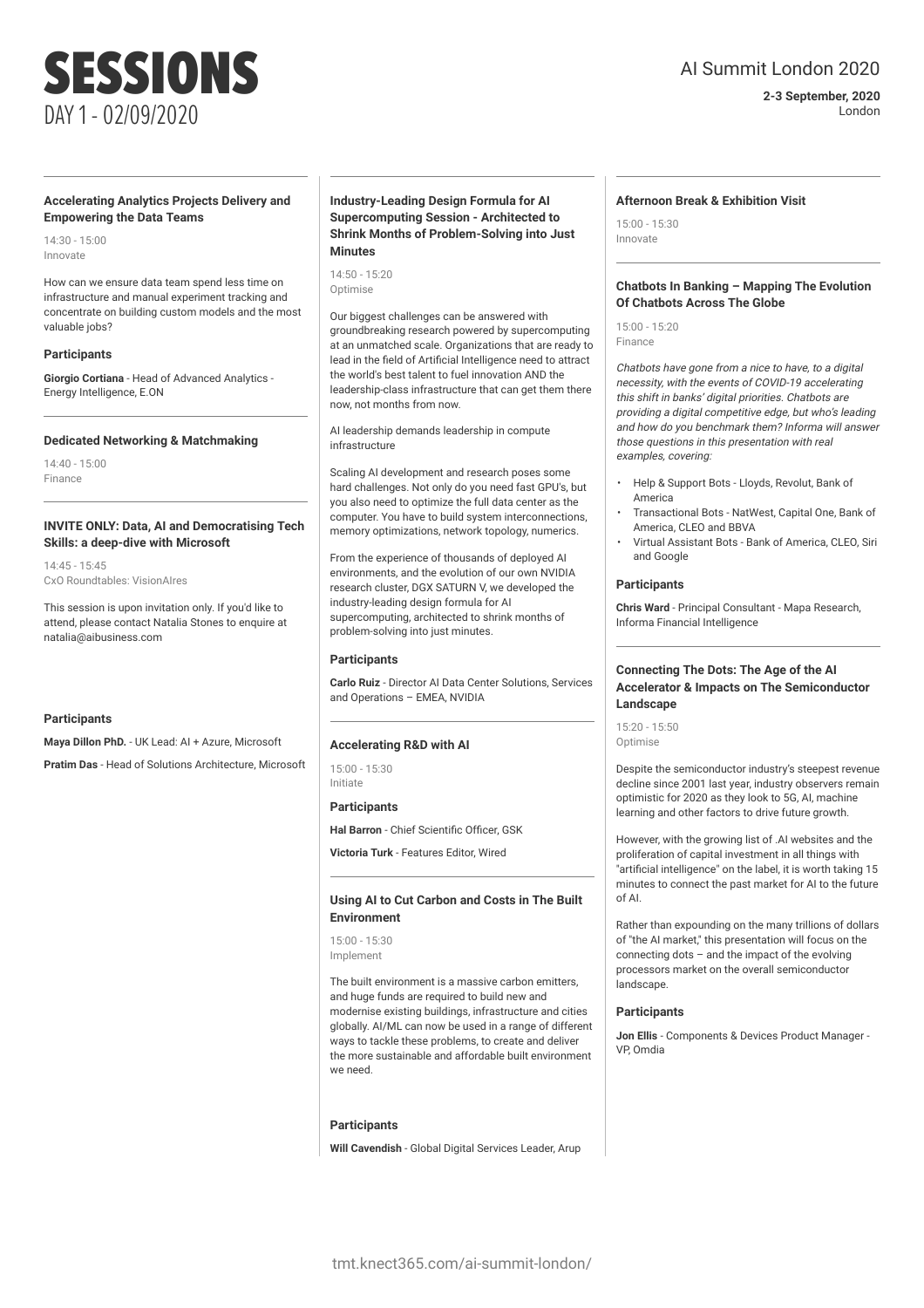## AI Summit London 2020

**2-3 September, 2020** London

### **Predict the financial moments that matter**

15:20 - 15:45 Finance

The promise of Predictive Technology is huge. We've all benefited from machine learning, whether it's something as simple as a song recommendation or something as complex as a self-driving car. And that's just the tip of the iceberg. Yet, while the vast majority of companies have started ML projects, very few report much success. Why? Hint: it's all about the data. Join us as we explore the challenges financial services must solve to unlock the promise of ML to drive growth and opportunity within their customer data, and how to predict the banking moments that matter to deliver more effective customer experiences.

### **Participants**

**Matthew Parisi** - Senior Manager - Product Marketing, Tealium

### **Mimicking Human Intuition: The Cyber AI Analyst**

15:30 - 16:00 Initiate

With years of experience under his belt, Max Heinemeyer, Darktrace Director of Threat Hunting, investigated whether he could teach AI to think like a cybersecurity analyst. It was a tall order, seeing as it takes subtle, nuanced skills and implicit knowledge for an analyst to detect genuinely threatening activity.

This research took three and a half years to complete, mining data from more than one hundred threat analysts as they performed investigations in order to emulate human thought processes. During his presentation, Max will demonstrate how an APT using a zero-day was caught weeks before public attribution using cyber AI analyst technology.

### **Participants**

**Max Heinemeyer** - Director of Threat Hunting, Darktrace

### **AI+Edge+5G : Use Cases That Will Change Our Lives**

15:30 - 16:00 Implement

Jean-Marc will use his Silicon Valley perspective to discuss the combined power of AI, Edge Computing and 5G.

He will talk about the potential benefits of running both training and inference in the public edge and how it will democratize robotics and a number of other applications. He will illustrate his take with 4 classes of use cases and mention some of the leading players in each domain.

### **Participants**

**Jean-Marc Frangos** - Member of The Board & Executive Fellow, Telecom Council & INSEAD

### **Skilling Up for Tomorrow's AI**

15:30 - 16:00 Innovate

Digital innovation is not possible without the tech skills to drive it. Most leaders today don't have visibility into the technical abilities of their teams, making it impossible to build skills at scale.

Join longtime AI leader and head of learner experiences at Pluralsight, James Aylward for an indepth conversation about his experience launching and scaling AI products, upskilling for modern technologies roles, and staying adaptable to innovate faster.

### **Participants**

**James Aylward** - SVP, Head of Leaner, Pluralsight

### **AIMOO Product Demo**

15:30 - 15:40 Solutions Demonstrations

### **Alpvision Product Demo**

15:40 - 15:50 Solutions Demonstrations

### **How breakthroughs in privacy-enhancing technologies enable the future of biometric authentication**

15:45 - 16:05 Finance

In today's digital world, high consumer expectations of privacy, security and convenience drive the need for high quality solutions that deliver an exceptional customer experience. Emerging technologies combined with modern biometric authentication methods will help shape a new era where privacy, usability and economic success exist harmoniously. Keyless made several breakthroughs in the area of secure, private and distributed biometric authentication, that allow organizations to embrace passwordless multi-factor authentication to eliminate fraud, phishing and credential reuse – all while enhancing customer and employee experiences and protecting their privacy.

### **Participants**

**Fabian Eberle** - COO & Co-Founder, Keyless **Technologies** 

### **Meteomatics Product Demo**

15:50 - 16:00 Solutions Demonstrations

### **Meet the Speaker: Darktrace**

16:00 - 16:20 Initiate

### **Participants**

**Max Heinemeyer** - Director of Threat Hunting, **Darktrace** 

### **Innovate Showcase : Part 3**

16:00 - 16:25 Innovate

- Mapadore Your Guide in the Sales Journey, Fabrizio Bosio, CEO & Founder, MAPADORE SRL
- Shaping the Future of Energy Systems with a Novel Simulator for Multi-microgrid Optimizations Based on a Self-adaptive Evolutionary Algorithm, Paolo Fracas, Founder & CEO, Genport srl - SPINOFF DEL POLITECNICO DI MILANO
- Predictive Hub, MIPU Energy Data srl
- Democratizing Robotics, Luca Valli, CEO, EUTRONICA SRL

### **Graphcore Product Demo**

16:00 - 16:10 Solutions Demonstrations

### **Keyless Product Demo**

16:10 - 16:20 Solutions Demonstrations

### **The Data Analysis Bureau Services Demo**

16:20 - 16:30 Solutions Demonstrations

### **Presentation**

16:30 - 16:50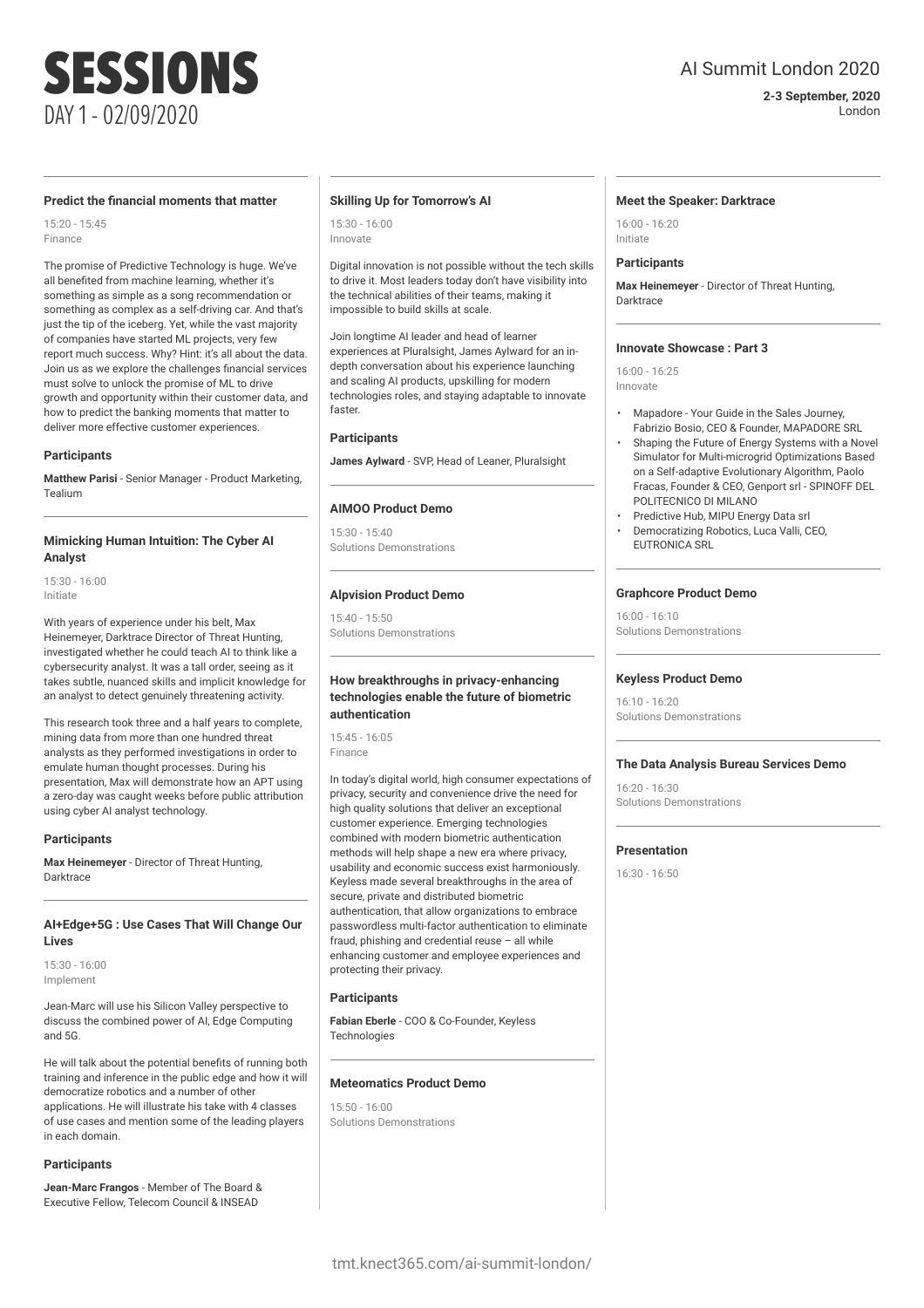| <b>TIME</b> | <b>CXO ROUNDTABLES:</b><br><b>VISIONAIRES</b> | <b>FINANCE</b>                                                                                                                                                                                                                                                                                     | <b>IMPLEMENT</b>                                                                                                                                                                                                          | <b>INITIATE</b>                                                                                                                                                                                                                                                       | <b>INNOVATE</b>                                                                                                                                                                                                                                       | <b>OPTIMISE</b>                                                                                                                                                                                                | <b>RETAIL</b>                                                                                                                                                                                                                                       | <b>SOLUTIONS DEMON-</b><br><b>STRATIONS</b> |
|-------------|-----------------------------------------------|----------------------------------------------------------------------------------------------------------------------------------------------------------------------------------------------------------------------------------------------------------------------------------------------------|---------------------------------------------------------------------------------------------------------------------------------------------------------------------------------------------------------------------------|-----------------------------------------------------------------------------------------------------------------------------------------------------------------------------------------------------------------------------------------------------------------------|-------------------------------------------------------------------------------------------------------------------------------------------------------------------------------------------------------------------------------------------------------|----------------------------------------------------------------------------------------------------------------------------------------------------------------------------------------------------------------|-----------------------------------------------------------------------------------------------------------------------------------------------------------------------------------------------------------------------------------------------------|---------------------------------------------|
| 09:00       |                                               |                                                                                                                                                                                                                                                                                                    |                                                                                                                                                                                                                           | 09:40 - A welcome<br>from Informa Tech<br>09:45 - Chairperson's<br>welcome: scaling up<br>Al innovation                                                                                                                                                               | 09:50 - Chairperson's<br>Welcome                                                                                                                                                                                                                      | 09:55 - Chairperson's<br>Welcome and Open-<br>ing Remarks                                                                                                                                                      |                                                                                                                                                                                                                                                     |                                             |
| 10:00       |                                               | 10:00 - Chairperson's<br>Welcome<br>10:10 - Stop Talking,<br><b>Start Delivering Value</b><br>with Big Data and Arti-<br>ficial Intelligence<br>10:30 - Responsible Al<br>- Making Money Work<br>for Everyone<br>10:50 - Al Operations -<br>Learnings from man-<br>aging the ML model<br>lifecycle | 10:00 - Chairperson's<br>Welcome and Open-<br>ing Remarks<br>10:10 - Demystifying<br>Al Implementation<br>10:40 - Successfully<br><b>Developing Products</b><br>with AI at Its Core:<br>Challenges and<br>Lessons Learned | 10:00 - Trusting Al for<br>good: How Rolls-<br>Royce is moving be-<br>yond theory with prac-<br>tical, applied AI ethics<br>for industry and be-<br>yond<br>10:30 - Why an Open,<br>Hybrid Cloud Architec-<br>ture is Essential to<br>Your Customer's Ex-<br>perience | 10:00 - The Cognitive<br>Enterprise: Data-<br>driven and Al-driven<br><b>Decision Making</b><br>10:30 - Innovate<br>Showcase - Part 1<br>10:55 - Enhancing the<br><b>Customer Experience</b><br>Through AI: the Fric-<br>tionless Customer<br>Journey | 10:10 - Demystifying<br>Al Ethics Distilling it<br>Down to What and<br>Why<br>10:40 - The Future of<br>AI: Where Will AI Go in<br>The Next 4 Years?                                                            | 10:00 - Chairperson's<br>Welcome<br>10:10 - The Next Step<br>in AI at H&M Group<br>10:35 - Al-powered<br>Skin Care: Beiersdorf's<br>Approach to Personal-<br>ized Consumer Experi-<br>ence<br>10:55 - The Al Impact<br>on Daily Touch Prod-<br>ucts |                                             |
| 11:00       |                                               | 11:10 - Future chal-<br>lenges for AI in Fi-<br>nance: A Regulatory<br>Perspective<br>11:30 - Dedicated Net-<br>working & Matchmak-<br>ing                                                                                                                                                         | 11:10 - Dedicated Net-<br>working, Exhibition<br>Visit and Matchmak-<br>ing<br>11:55 - How Can Al<br>Ethics be Procedu-<br>ralised? - The Rolls-<br>Royce Journey                                                         | 11:00 - How E.ON<br>leverages data and AI<br>to drive the energy<br>transition and sync<br>with new energy world<br>11:30 - ? Scalable Al<br>infrastructure every-<br>where                                                                                           | 11:30 - Supporting In-<br>novators with Next-<br>gen Software QA: a<br>Real-life IoT-based So-<br>lution Example                                                                                                                                      | 11:10 - Dedicated Net-<br>working, Exhibition<br>Visit and Matchmak-<br>ing<br>11:50 - Augment,<br>Don't Automate: Draw-<br>ing Insights From Cus-<br>tomer Feedback Using<br>Natural Language Pro-<br>cessing | 11:15 - Lunch Break<br>and Exhibition Visit                                                                                                                                                                                                         |                                             |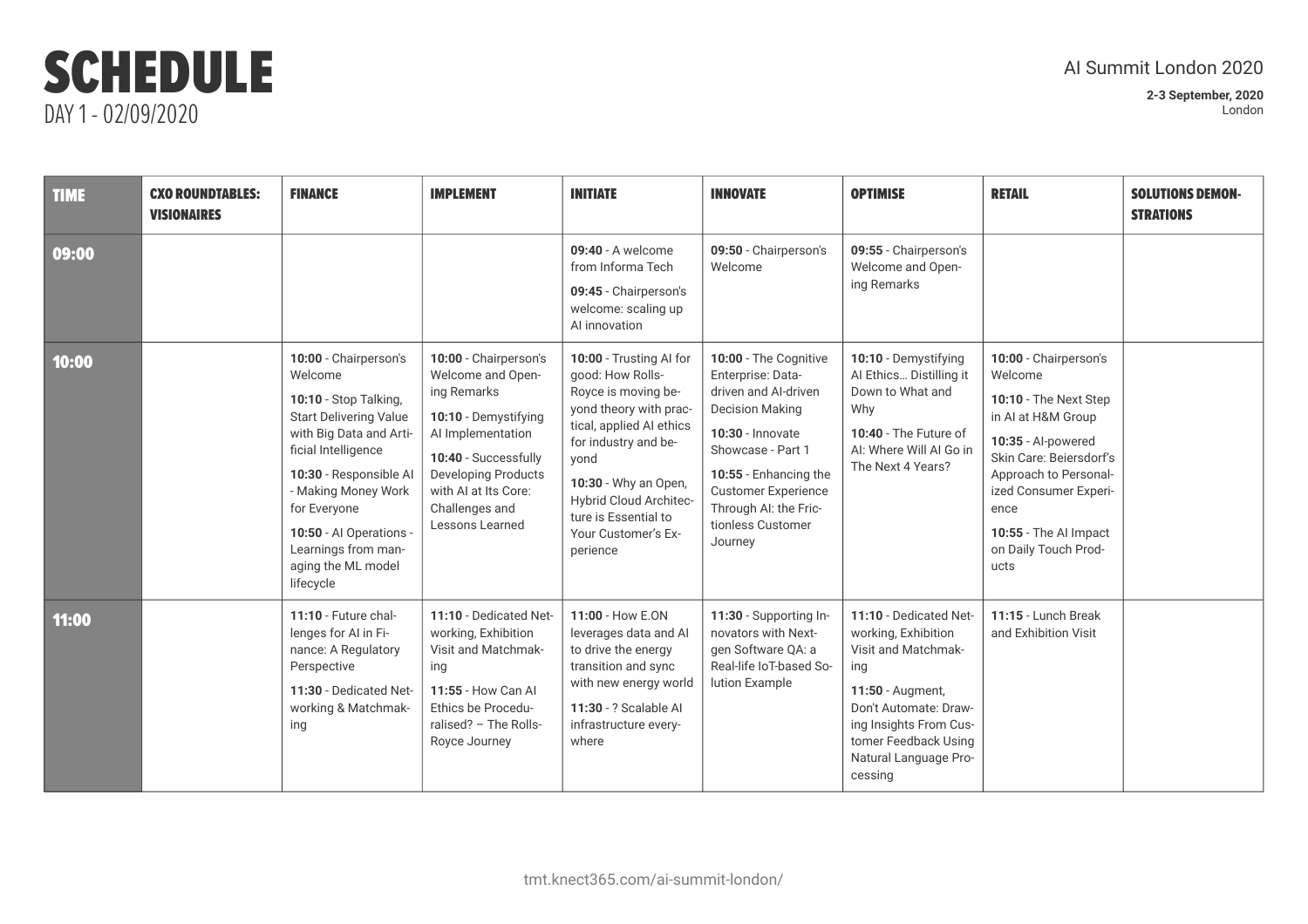| <b>TIME</b> | <b>CXO ROUNDTABLES:</b><br><b>VISIONAIRES</b> | <b>FINANCE</b>                                                                                                                                                                                                                                                                                                                                | <b>IMPLEMENT</b>                                                                                                                                                           | <b>INITIATE</b>                                                                                                                                                 | <b>INNOVATE</b>                                                                                                                                                            | <b>OPTIMISE</b>                                                                                                                                 | <b>RETAIL</b>                                                              | <b>SOLUTIONS DEMON-</b><br><b>STRATIONS</b>                                                                                                                                                                                        |
|-------------|-----------------------------------------------|-----------------------------------------------------------------------------------------------------------------------------------------------------------------------------------------------------------------------------------------------------------------------------------------------------------------------------------------------|----------------------------------------------------------------------------------------------------------------------------------------------------------------------------|-----------------------------------------------------------------------------------------------------------------------------------------------------------------|----------------------------------------------------------------------------------------------------------------------------------------------------------------------------|-------------------------------------------------------------------------------------------------------------------------------------------------|----------------------------------------------------------------------------|------------------------------------------------------------------------------------------------------------------------------------------------------------------------------------------------------------------------------------|
| 12:00       |                                               | 12:00 - Reinventing<br>the Contact Centre -<br>How AI enhances ex-<br>periences during tur-<br>bulent times<br>12:20 - Al Operations -<br><b>Building Scalable AI</b><br>Solutions<br>12:40 - Proven ap-<br>proaches to prevent<br>loss and protect cus-<br>tomer data while mini-<br>mizing false positives<br>in banking and insur-<br>ance | 12:30 - 5 Steps to<br>Maximise Your Chat-<br>bot's Potential in The<br>New Normal                                                                                          |                                                                                                                                                                 | $12:00 -$ Innovate<br>Showcase: Part 2<br>12:40 - Lunch Break &<br><b>Exhibition Visit</b>                                                                                 | 12:20 - Teaching Cars<br>to "See" and "Drive".<br>12:50 - Advanced<br><b>Clustering Techniques</b><br>for Audience Segmen-<br>tation at Spotify | 12:55 - Data Driven<br><b>Colour Design</b>                                | 12:00 - IBM Product<br>Demo<br>12:10 - Cambridge<br><b>Consultants Services</b><br>Demo<br>12:20 - Intel Product<br>Demo<br>12:30 - Microsoft<br>Product Demo<br>12:40 - F5 Product De-<br>mo<br>12:50 - Darktrace<br>Product Demo |
| 13:00       |                                               | 13:05 - Dedicated Net-<br>working & Matchmak-<br>ing<br>13:40 - Quantitative<br>trading strategies &<br>asset pricing using al-<br>ternative data & ma-<br>chine learning                                                                                                                                                                     | 13:00 - Al Governance<br>and Ethics - How to<br>Measure and Manage<br>a Digital Ethics Re-<br>sponse to The 'Tech-<br>lash'<br>13:30 - Lunch Break<br>and Exhibition Visit | 13:00 - Digitalisation<br>and AI enabling the<br>energy transition<br>13:30 - Human Cen-<br>tric Approaches to Al<br>and the Psychology of<br>Effective Change. | 13:00 - From Start-up,<br>Scale-up to Market<br>Domination: an In-<br>vestor's Perspective<br>13:30 - Breaking the<br>PoC Cycle: Taking ML<br>from Idea to Produc-<br>tion | 13:20 - Lunch Break<br>and Exhibition Visit                                                                                                     | 13:20 - How Al is<br>helping drive retail<br>during COVID-19 pan-<br>demic |                                                                                                                                                                                                                                    |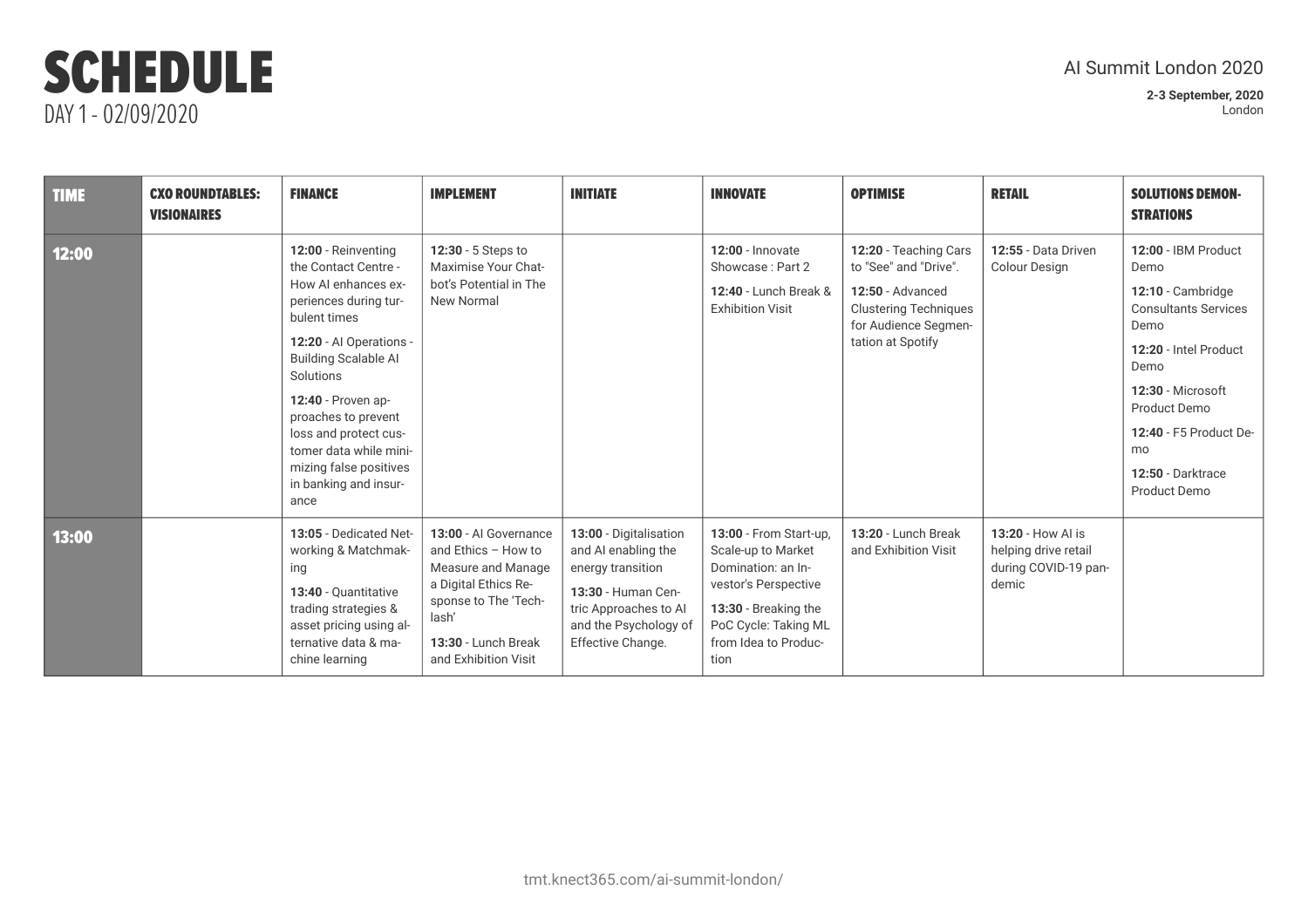| <b>TIME</b> | <b>CXO ROUNDTABLES:</b><br><b>VISIONAIRES</b>                                                                  | <b>FINANCE</b>                                                                                                                                                                                                                                                                                        | <b>IMPLEMENT</b>                                                                                                                          | <b>INITIATE</b>                                                                                                                                                                                       | <b>INNOVATE</b>                                                                                                                                                                  | <b>OPTIMISE</b>                                                                                                                                                                                                                           | <b>RETAIL</b> | <b>SOLUTIONS DEMON-</b><br><b>STRATIONS</b>                                                                 |
|-------------|----------------------------------------------------------------------------------------------------------------|-------------------------------------------------------------------------------------------------------------------------------------------------------------------------------------------------------------------------------------------------------------------------------------------------------|-------------------------------------------------------------------------------------------------------------------------------------------|-------------------------------------------------------------------------------------------------------------------------------------------------------------------------------------------------------|----------------------------------------------------------------------------------------------------------------------------------------------------------------------------------|-------------------------------------------------------------------------------------------------------------------------------------------------------------------------------------------------------------------------------------------|---------------|-------------------------------------------------------------------------------------------------------------|
| 14:00       | <b>14:45 - INVITE ONLY:</b><br>Data, AI and Democra-<br>tising Tech Skills: a<br>deep-dive with Mi-<br>crosoft | 14:00 - How Omni-<br>Channel conversation-<br>al Banking will trans-<br>form the industry<br>14:20 - Accelerate<br>your Al Financial Mod-<br>ellng with IPUs<br>14:40 - Dedicated Net-<br>working & Matchmak-<br>ing                                                                                  | 14:30 - Architecting<br>Al-Powered Organisa-<br>tions from The Bot-<br>tom Up                                                             | 14:00 - Data, AI and<br>Democratising Tech<br><b>Skills</b><br>14:30 - Digital Experi-<br>ence Management:<br>What is it? And how to<br>achieve this next big<br>step in Digital Trans-<br>formation? | 14:00 - DelayExplorer<br>- A Tool for Exploring<br>Train Delay Relation-<br>ships<br>14:30 - Accelerating<br>Analytics Projects De-<br>livery and Empower-<br>ing the Data Teams | 14:20 - Al Monetiza-<br>tion: Opportunities<br>and Challenges<br>14:50 - Industry-<br>Leading Design For-<br>mula for AI Supercom-<br>puting Session - Archi-<br>tected to Shrink<br>Months of Problem-<br>Solving into Just Min-<br>utes |               |                                                                                                             |
| 15:00       |                                                                                                                | 15:00 - Chatbots In<br>Banking - Mapping<br>The Evolution Of Chat-<br>bots Across The<br>Globe<br>15:20 - Predict the fi-<br>nancial moments that<br>matter<br><b>15:45 - How break-</b><br>throughs in privacy-<br>enhancing technolo-<br>gies enable the future<br>of biometric authenti-<br>cation | 15:00 - Using AI to Cut<br>Carbon and Costs in<br>The Built Environment<br>15:30 - Al+Edge+5G:<br>Use Cases That Will<br>Change Our Lives | 15:00 - Accelerating<br>R&D with AI<br>15:30 - Mimicking Hu-<br>man Intuition: The Cy-<br>ber Al Analyst                                                                                              | 15:00 - Afternoon<br><b>Break &amp; Exhibition Vis-</b><br>it<br>15:30 - Skilling Up for<br>Tomorrow's AI                                                                        | 15:20 - Connecting<br>The Dots: The Age of<br>the AI Accelerator &<br>Impacts on The Semi-<br>conductor Landscape                                                                                                                         |               | 15:30 - AIMOO Prod-<br>uct Demo<br>15:40 - Alpvision<br>Product Demo<br>15:50 - Meteomatics<br>Product Demo |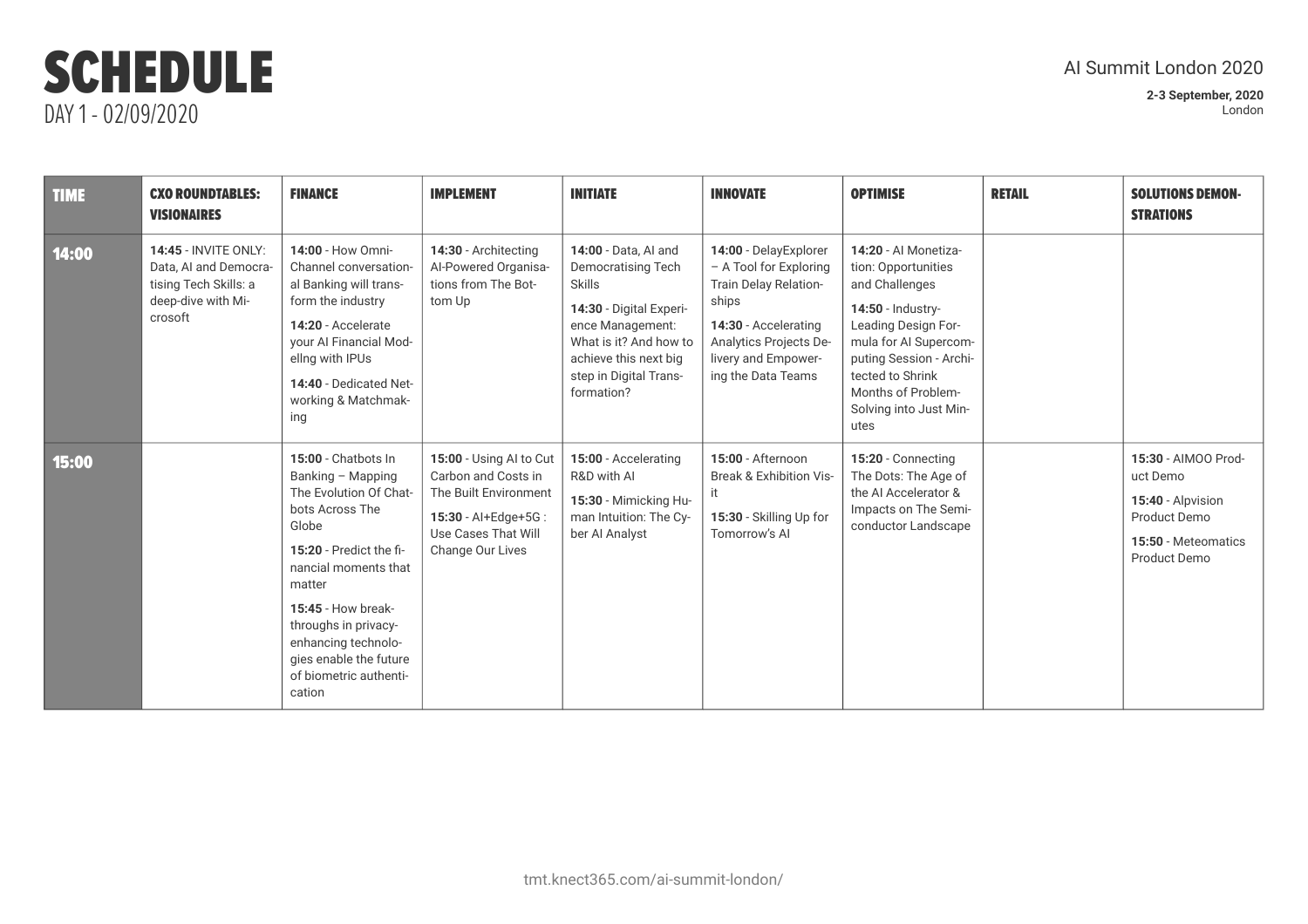## AI Summit London 2020

| <b>TIME</b> | <b>CXO ROUNDTABLES:</b><br><b>VISIONAIRES</b> | <b>FINANCE</b>       | <b>IMPLEMENT</b>     | <b>INITIATE</b>                                                       | <b>INNOVATE</b>                                                     | <b>OPTIMISE</b>      | <b>RETAIL</b>        | <b>SOLUTIONS DEMON-</b><br><b>STRATIONS</b>                                                                                                                     |
|-------------|-----------------------------------------------|----------------------|----------------------|-----------------------------------------------------------------------|---------------------------------------------------------------------|----------------------|----------------------|-----------------------------------------------------------------------------------------------------------------------------------------------------------------|
| 16:00       | 16:30 - Presentation                          | 16:30 - Presentation | 16:30 - Presentation | <b>16:00 - Meet the</b><br>Speaker: Darktrace<br>16:30 - Presentation | <b>16:00 - Innovate</b><br>Showcase: Part 3<br>16:30 - Presentation | 16:30 - Presentation | 16:30 - Presentation | 16:00 - Graphcore<br>Product Demo<br>16:10 - Keyless Prod-<br>uct Demo<br><b>16:20 - The Data</b><br>Analysis Bureau Ser-<br>vices Demo<br>16:30 - Presentation |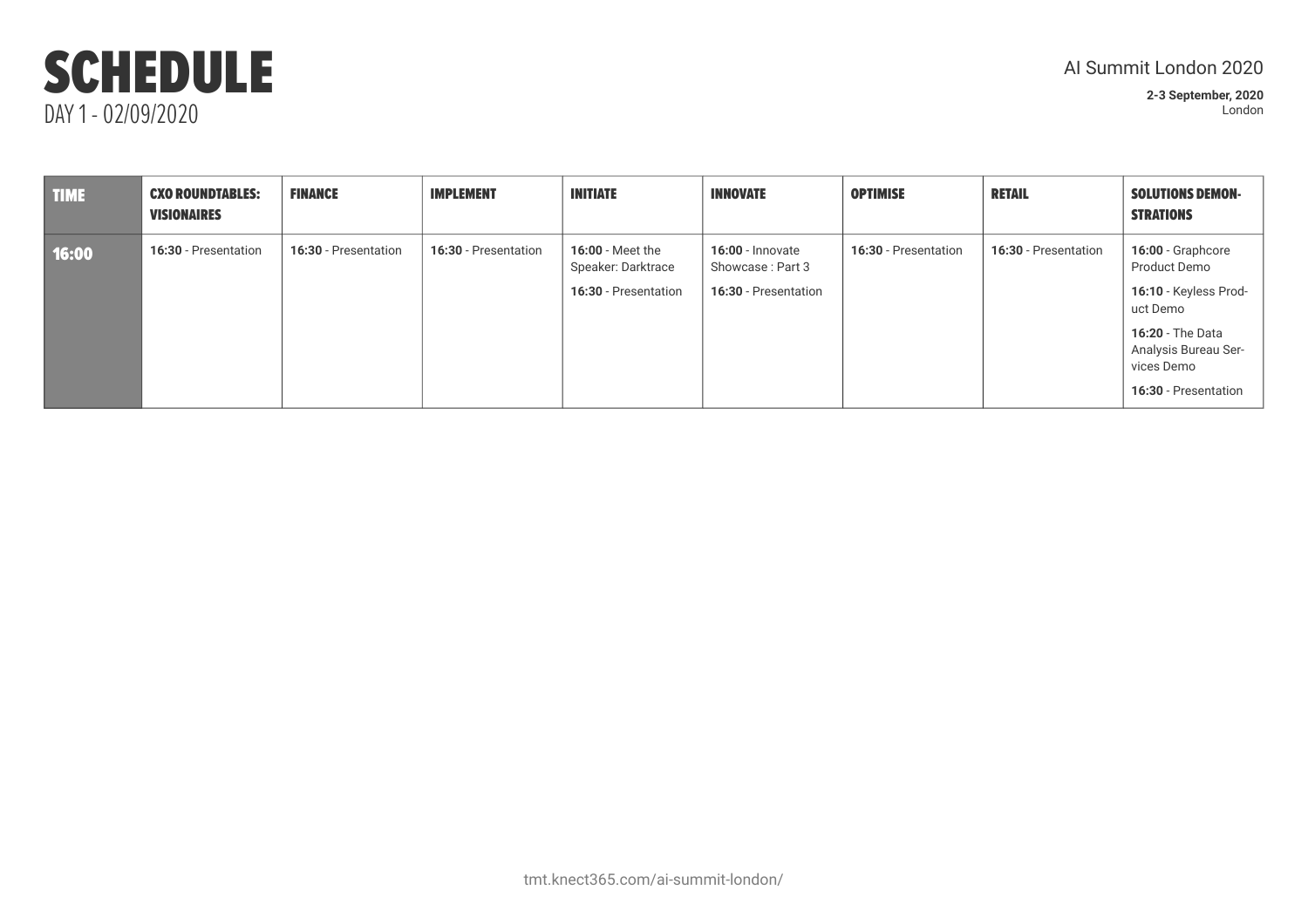## AI Summit London 2020

**2-3 September, 2020** London

### **Chair's Opening Remarks**

09:40 - 10:10 Optimise

### **Participants**

**Andy Pardoe** - Chief AI Officer, Combined Intelligence

### **Chair's Opening Remarks**

09:45 - 10:00 Implement

**Participants**

**Max Smolaks** - Global Editor, AI Business

### **Chairperson's Welcome and Opening Remarks**

09:45 - 09:55 Sales, Marketing & CX

### **Participants**

**Tim Bond** - Head of Insight, Data & Marketing Association

### **Chairperson's Welcome**

09:50 - 10:00 Tech for Good

**Participants**

## **Devin Krotman** - Director, XPRIZE

### **(Responsible use of AI)²**

09:55 - 10:15 Sales, Marketing & CX

- Managing the unintended, negative side effects of AI business opportunities
- "The Responsible AI by Design" method
- Is it responsible not to use AI for certain societal problems?
- Scaling data sharing for the public good

### **Participants**

**Richard Benjamins** - Chief AI & Data Strategist, Telefónica

### **Chair's Opening Keynote - A Scene Set for AI in Manufacturing**

09:55 - 10:25 Manufacturing

What are the real opportunities for where AI can be introduced in industrial and how can companies identify what is feasible based on where the technology is today.

This presentation sets the scene for the opportunities and development of AI in manufacturing, including a review of applications and innovations that are made possible, along with common challenges that are faced by manufacturing companies.

This will also cover how end-users should consider how cloud and Edge technologies should support the hosting of AI and algorithms, and finally gives some steps for success for those companies looking to embark on their AI journey.

### **Participants**

**Alex West** - Senior Principal Analyst - Manufacturing Technology Group, Omdia

### **Pushed to an Inflection Point - Why Healthcare's Digital Moment is Now**

10:00 - 10:30 Implement

Two and a half years ago, we set out on an ambitious digital transformation at Novartis to really become the leading medicines company powered by data science and digital technology. From daring to approach drug discovery as a computational challenge and bring drugs to market two years faster, to transforming the way we engage with patients and HCPs, we're on a journey to go big on data and digital.

During this time, our belief that collaborations with the best of the tech ecosystem have certainly enabled us to accelerate and crucially scale 12 enterprise priority lighthouse programs, as well as strengthen core foundational platforms. Then COVID-19 hit.

Nobody asked for it, but the pandemic has accelerated the scaling and adoption of our transformation – challenging us to do in three months what we otherwise might have achieved in three years, in the case of telemedicine, for example. It has also shifted people's perceptions of the healthcare industry, particularly that of tech talent who we need to join us.

I look forward to sharing with you why, despite of the disruption, healthcare's digital moment is now.

### **Participants**

**Bertrand Bodson** - Chief Digital Officer, Novartis

### **AI Optimising Energy Trading: Opportunities and Challenges**

10:00 - 10:30 Innovate

### **Participants**

**Nazim Osmancik** - Chief Risk Officer, Energy Marketing & Trading, Centrica

### **Utilising AI to Reduce Carbon Emissions, Improve Efficiencies, Reduce waste and Combat Climate Change**

10:00 - 10:30 Tech for Good

### **Participants**

**Abul Fahimuddin** - Digital Project Manager & Advisor to Chief Digital Officer, Equinor

### **Welcome from Chair and Healthcare Summit Plenary**

10:05 - 10:20 Healthcare

### **Participants**

**Shafi Ahmed** - Advisor and Consultant Surgeon, Department of Health Abu Dhabi and Barts Health NHS Trust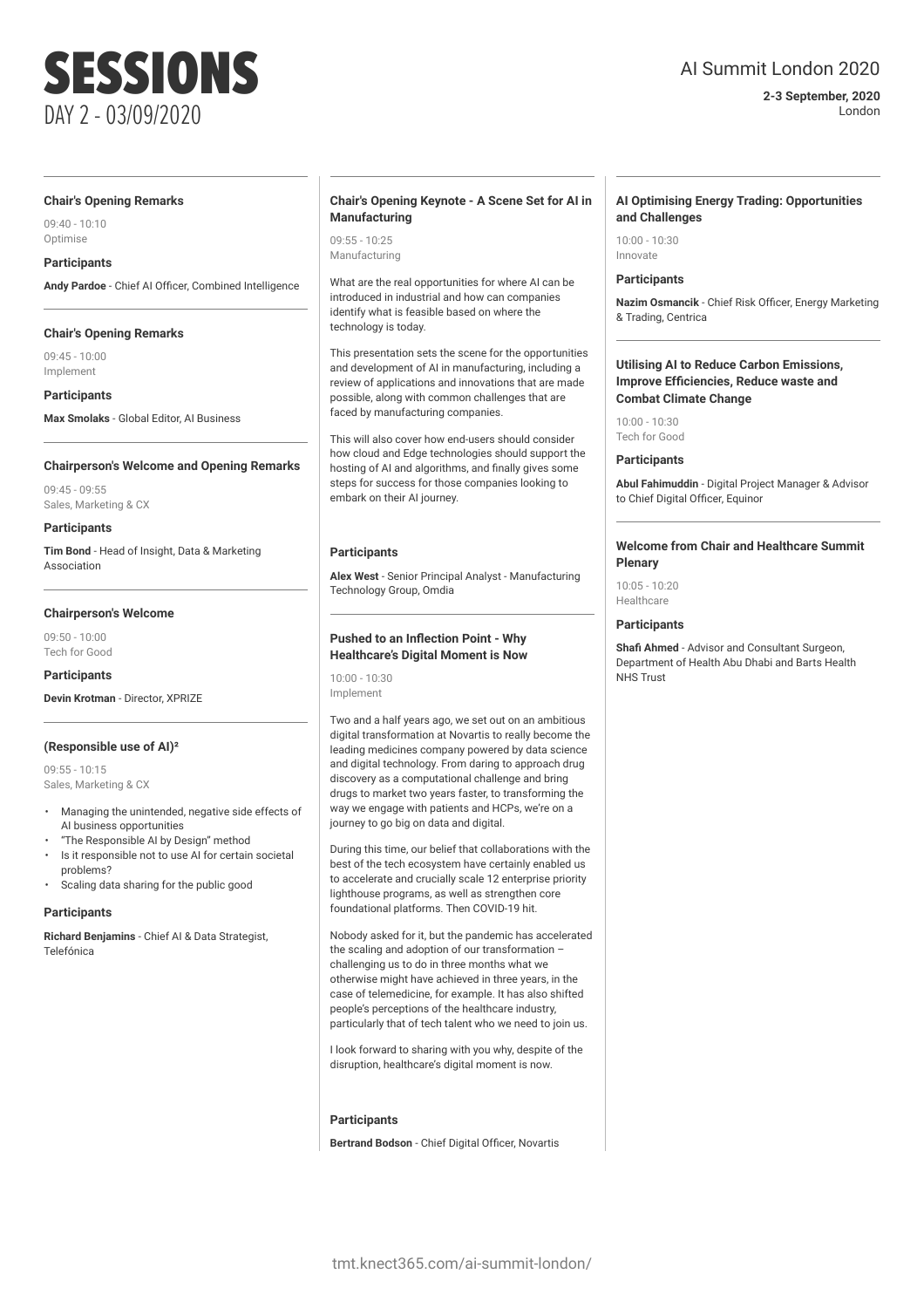## AI Summit London 2020

### **2-3 September, 2020** London

### **Securing the Future of Work**

10:10 - 10:40 Optimise

The future of work remains unpredictable and uncertain. More than ever before, business leaders need to remain confident that their operations can continue securely in the face of global or even regional crises, and while sections of the economy are slowly re-opening, cyber-attackers are ramping up their campaigns.

As businesses look set to rely on cloud and SaaS tools for the long term, our digital environments are going to be more dynamic than ever. Yet organizations are finding themselves undergoing a delicate balancing act—each new work practice and technology that is introduced also brings unforeseen risk.Static, legacy approaches have become redundant, both unintelligent and ill-equipped to adapt.

Organizations must rethink their approach tosecurity ,andrely on new technologies like AI to achieve muchneeded adaptability and resilience. Darktrace is the world leader in Cyber AI technology, and leverages unsupervised machine learning to seamlessly adapt and integrate into changing environments, and to detect and respond to attacks in the earliest moments.

In the face of an uncertain present and future, Cyber AI enables businesses to continue communicating, operating, and innovating.

### **Participants**

**Andrew Tsonchev** - Director of Technology, Darktrace

### **Fireside Chat: AI's Potential Impact on Enterprise Software**

10:15 - 10:35 Sales, Marketing & CX

Enterprise applications from CRM and ERP to customer service and marketing automation are poised to shift into overdrive with the help of AI. Salesforce recognized AI's potential for their business and over the past few years has steadily built its IP, expertise and vision for what AI will do to set the company apart through predictive analytics and next generation interfaces.

In a conversation with Omdia analyst Mark Beccue, hear from Salesforce Vice President for Einstein Marco Casalaina about Salesforce's vision for AI and some of the lessons they have learned in their AI journey.

### **Participants**

**Interviewer: Mark Beccue** - Principal Analyst - AI & NLP, Omdia

**Marco Casalaina** - SVP for Einstein, Salesforce

### **Welcome to The AI Summit London 2020**

10:20 - 10:30 Initiate

### **Participants**

**Zoë Webster** - AI and Data Economy, Innovate UK

### **AI for Personalised Healthcare - Sharing Opportunities and Challenges from a Pharma Perspective**

10:20 - 10:50 Healthcare

### **Participants**

**Asif Jan** - Group Director, Personalized Healthcare (PHC) Data Science, Neuroscience Analytics, Roche

### **AI in Manufacturing – Concrete Applications and Challenges to Operationalize AI**

10:25 - 10:50 Manufacturing

AI is a key lever for improving productivity in manufacturing industries. AI enables machines to perform repetitive tasks that had to be done by humans before. Also AI helps manufacturers to improve their efficiency, flexibility and speed of production.

In this talk, several concrete applications of AI in manufacturing are explained with the help of concrete case studies such as in-line quality assurance in electronics manufacturing or anomaly detection and predictive maintenance for compressors and drives.

In addition, one of the key challenges of AI in manufacturing is addressed:

How to operationalize AI, i.e. how to move from proofs of concept to scalable software applications that can be deployed and run on cloud or industrial edge devices (DevOps4AI)?

As a visionary outlook, it is shown how AI will change the world of manufacturing by enabling intelligent autonomous machines that organize themselves in highly flexible production environments.

### **Participants**

**Matthias Loskyll** - Director, Advanced Artificial Intelligence, Siemens

### **The difference between transformation and innovation**

 $10.30 - 11.00$ Initiate

- Tesco's transformation initiatives to drive a modern global business
- The different parameters of innovation vs transformation: results, timelines and measures of success

### **Participants**

**Guus Dekkers** - Chief Technology Officer, Tesco PLC

### **Creating the Industry 4.0 Innovation Practice in a 260 Year Old Firm**

10:30 - 11:00 Implement

- Design & operationalization
- challenges and opportunities
- Lessons, successes and opportunities

### **Participants**

**Maurizio Pilu** - Group Vice President - Digital Innovation, Lloyd's Register

### **Innovate Showcase : Part 4**

10:30 - 11:00 Innovate

- Using Small Data and Synthetic Data in an AI Strategy for Fashion Retail, Andrey Golub, PhD, CEO & CTO, ELSE Corp Srl
- NED Nano-Eye Device an Innovative Open IoT Platform for Molecular Diagnostic and Digital Pathology Applications, Massimo Galavotti, CEO, NTP Nano Tech Projects srl
- Ploovium® Precise Irrigation Five Days in Advance, Matteo Causio, Data Scientist, Soonapse Sr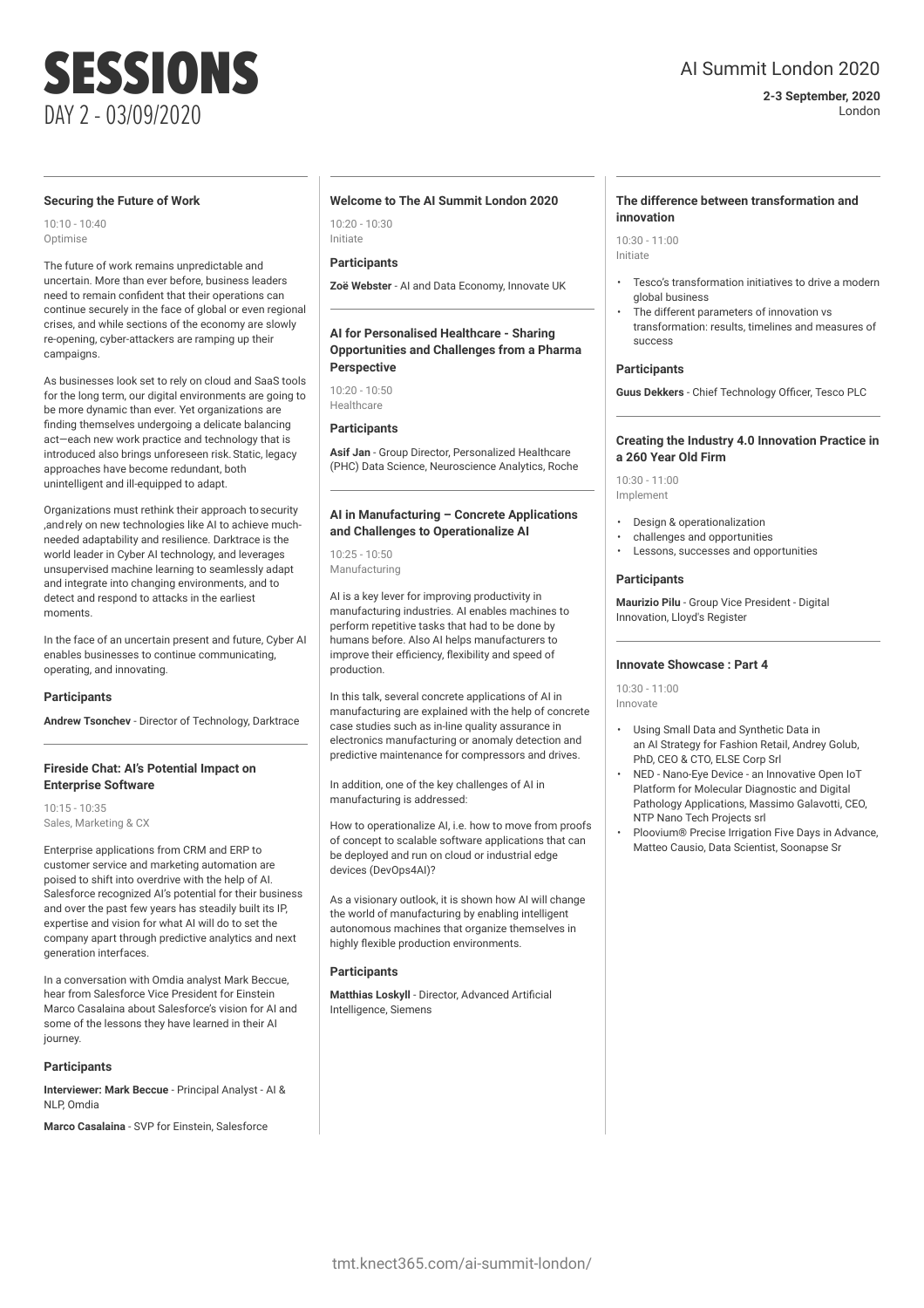### **2-3 September, 2020** London

## SESSIONS DAY 2 - 03/09/2020

### **How do We Govern Intelligent Machines: Policy in AI**

10:30 - 11:00 Tech for Good

AI could be a force for good: boring or repetitive tasks could be automated, freeing time to focus on more interesting and productive tasks; health and safety could be improved; and AI could help with identifying relevant training and delivering it. However, there are important risks, not just in terms of tasks and jobs disappearing, but also issues of bias in recruitment and performance management, as well as privacy concerns. Moreover: if anything goes wrong, where does ultimate responsibility lie? These challenges emphasise the need for a broad societal consensus, achieved through dialogue with and involvement of all concerned stakeholders.

### **Participants**

**Stijn Broecke** - Senior Economist, Directorate for Employment, Labour and Social Affairs, The Organisation for Economic Co-operation and Development (OECD)

### **Role of Machine Learning in Foreseeing the Future and Optimising the Present in a Disruptive Environment**

10:35 - 10:55 Sales, Marketing & CX

The present disruptive environment is posing unprecedented challenges on business functions and marketing is no exception to this. Some of the questions facing the marketers include

- How consumers and markets are likely to evolve in the short and long-term? This helps to uncover and pinpoint where the growth is likely to come from
- How best to optimise and allocate marketing investments between different levers for driving short and long-term growth? This helps to maximise the ROI but more importantly how to be agile to course-correct investment allocations
- How to drive personalisation to optimise the sales levers i.e. who to offer, what mix, and where to drive incremental revenues?

Machine Learning (ML) has been in existence in practice for the past five decades, albeit in different shapes and forms. And, ML has been used for the above applications in the recent years. However, with the disruptive consumer behaviour seen in today's new normal, many of the existing techniques fail to address the above challenges. This is because the future is no longer an extrapolation of the past alone and there are multitude of forces acting in different directions which is shaping consumer behaviour.

This session will talk about how evolutions in ML can help address these challenges in today's disruptive environment. The session will start with the business applications, outline why some of the existing techniques cannot meet the challenges, how evolutions in ML can help address the challenges and learnings on how best to deploy/ embed such applications in organisations.

### **Participants**

**Sunando Das** - CMI Director – Predictive Marketing and Shopping Analytics, Unilever

### **To the Cloud and Back: Considerations for Running Machine Learning Workloads in a Hybrid Cloud World**

10:40 - 11:10 Optimise

The last few years have seen many companies rush to the cloud as part of their "cloud first" or "cloud native" strategies. But after the initial enthusiasm there is an increase in cloud repatriation where those same companies are looking to move back on premises as the realities of using the cloud become better understood. Apart from a few select situations, there is often no clear case to be made to go "all cloud" or "all on premises" for any company that is going through this process. This talk aims to clarify how to make that decision more effectively for the machine learning workloads.

Deciding where to run ML workloads is not always a straightforward decision. You need to factor in the cost, both the explicit and the hidden costs, the complexity and the skills you need to navigate it, the tooling that is available and most importantly, data security and sovereignty. The aim of this talk is to help CTOs and IT managers understand what goes into that decision and help quantify the complexity to make the correct decision.

### **This talk will cover**

- The types of machine learning workloads and what infrastructure they require
- The economics of on-prem vs. cloud workloads
- The tooling needed by data science and ML teams
- Where the complexity lies in running "on prem" vs. "in the cloud"

### **Participants**

**Jeff Fletcher** - ML Cloud Lead, Cloudera

### **AI Ethics in Healthcare at The World Economic Forum – Case Study**

10:50 - 11:15 Healthcare

### **Participants**

**Arunima Sarkar** - Lead – Artificial Intelligence, Center for Fourth Industrial Revolution, World Economic Forum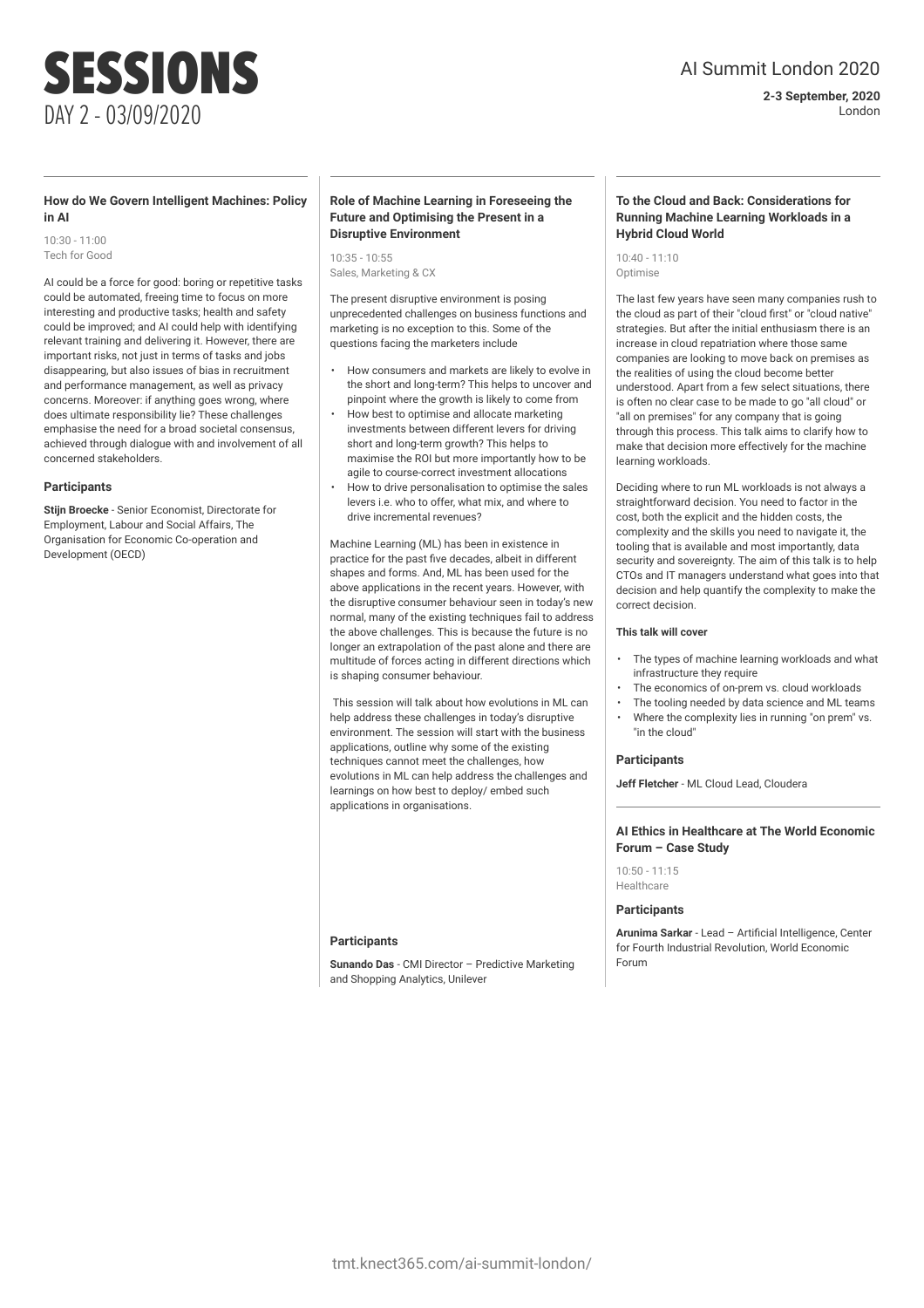**2-3 September, 2020** London

### **Power of Industrial AI**

DAY 2 - 03/09/2020

SESSIONS

10:50 - 11:15 Manufacturing

In today's highly competitive landscape, industries strive for operational excellence that enables output of the highest quality, maximized asset performance and top reliability and all of these to be achieved in the most productive, cost-effective, safe and sustainable manner. The key to achieving these aims is digitalization and digital transformation, but many companies struggle to leverage its potential. Data driven actionable insights is the key for moving up in the value chain of digitalization.

As long as the need was just to model or design an isolated physical phenomenon or equipment in a system, first principle models based on physics were deemed good enough. Manufacturing and other industrial domains have systems that are complex and nonlinear by nature. It is highly impossible to model these systems merely using first principle physics models. Simple machine learning models while have been better, they serve best only to the extent of the dataset for which it has been trained. The dataset which is being used for training should ideally have all the conditions which attributes to an anomalous condition. The real answer is ensembled approach of "Industrial AI" . Applying AI to Industries with the combination of Industrial Domain and Artificial Intelligence for safer, smarter and more sustainable industrial operations.

Industrial Digitalization needs "Industrial AI". Industrial AI unlocks the combined power of Contextual data, domain expertise, technologies and AI. The power of an Industrial AI platform is at its best when it is able to able to develop, train and deploy models on contextualized data i.e. data which is coming from multiple sources system within a plant and enterprise ecosystem across operations, IT and engineering, but contextualized based on the business processes, domain specifics, functional use cases and driving direct business outcomes. A comprehensive Industrial AI platform suite needs to have key capabilities and components including Data access, ingestion, treatment and feature engineering, Engines for prediction, simulation, optimization and role-based visualization as well as sandboxing for agile and collaborative development. ABB Ability Genix Industrial Analytics and AI Suite is one such that has been built to bring the X factor of contextualized data and Industrial AI proving to solve some of the most complex industrial problems as a holistic yet modularized suite.

Today in manufacturing and industrial applications, Industrial AI is proving to be very promising for both predictive analysis and optimization of various key elements in efficient operations such as improving production efficiency and yield, quality, asset performance, predictive maintenance and life cycle management, supply chain optimization, inventory optimization, energy optimization, safety and sustainability.

### **Participants**

**Rajesh Ramachandran** - Chief Digital Officer - Industrial Automation, ABB

### **Dedicated Networking, Exhibition Visit and Matchmaking**

 $10:55 - 11:40$ Sales, Marketing & CX

### **The evolving AI IT infrastructure from cloud to edge**

11:00 - 11:30 Initiate

The IT ecosystem is rapidly evolving to deliver greater processing power from the edge to the cloud as enterprise and consumer demand for low-latency digital services based upon large data sets continues to grow. The commercialization of AI is boosting this evolution driving new requirements for specialized hardware, software development, data ingestion methods, network bandwidth and cloud computing. This session will explore how AI has changed computing so far and what businesses should expect and prepare for going forward.

### **Participants**

**Vladimir Galabov** - Principal Analyst, Data Center Compute, Omdia

### **Dedicated Networking, Exhibition Visit and Matchmaking**

11:00 - 11:35 Implement

### **Morning Networking Break & Exhibition Visit**

11:00 - 11:30 Innovate

### **AI Social Responsibility**

11:00 - 11:30 Tech for Good

### **Participants**

**Allan Dafoe** - Director, Centre for the Governance of AI, Future of Humanity Institute, University of Oxford

### **Dedicated Networking, Exhibition Visit and Matchmaking**

11:10 - 11:40 Optimise

### **Dedicated Networking, Exhibition Visit and Matchmaking**

11:15 - 11:40 **Healthcare** 

### **Coffee and Networking Break**

 $11:15 - 12:00$ Manufacturing

### **Innovate Showcase : Part 5**

11:30 - 11:55 Innovate

- Trustworthy AI adoption in enterprises through Clearbox AI Control Room, Shalini Kurapati, PhD, CEO, Clearbox AI Solutions
- Technology for Influencer Marketing, Sylvia Enotiades, Client Partner, Buzzoole Srl

### **AI-driven Sign Language Translation Empowers Deaf Community**

11:30 - 12:00 Tech for Good

### **Participants**

**Mark Applin** - Co-founder, Singly

### **Organizing for AI Adoption, Delivering for Agility**

11:35 - 12:00 Implement

- Few years into the AI transformation journey at one of the largest banks in the Nordics – we look into the do's and don't's of orginizing and delivering AI use cases
- We deep dive into use cases delivered in the old way and the new way and we look at our lesson's learned
- What will our future look like and what leadership and organizational considerations are necessary to manage uncertainties of the future

### **Participants**

**Nima Ghorbani** - Head of Analytics & AI, Swedbank Group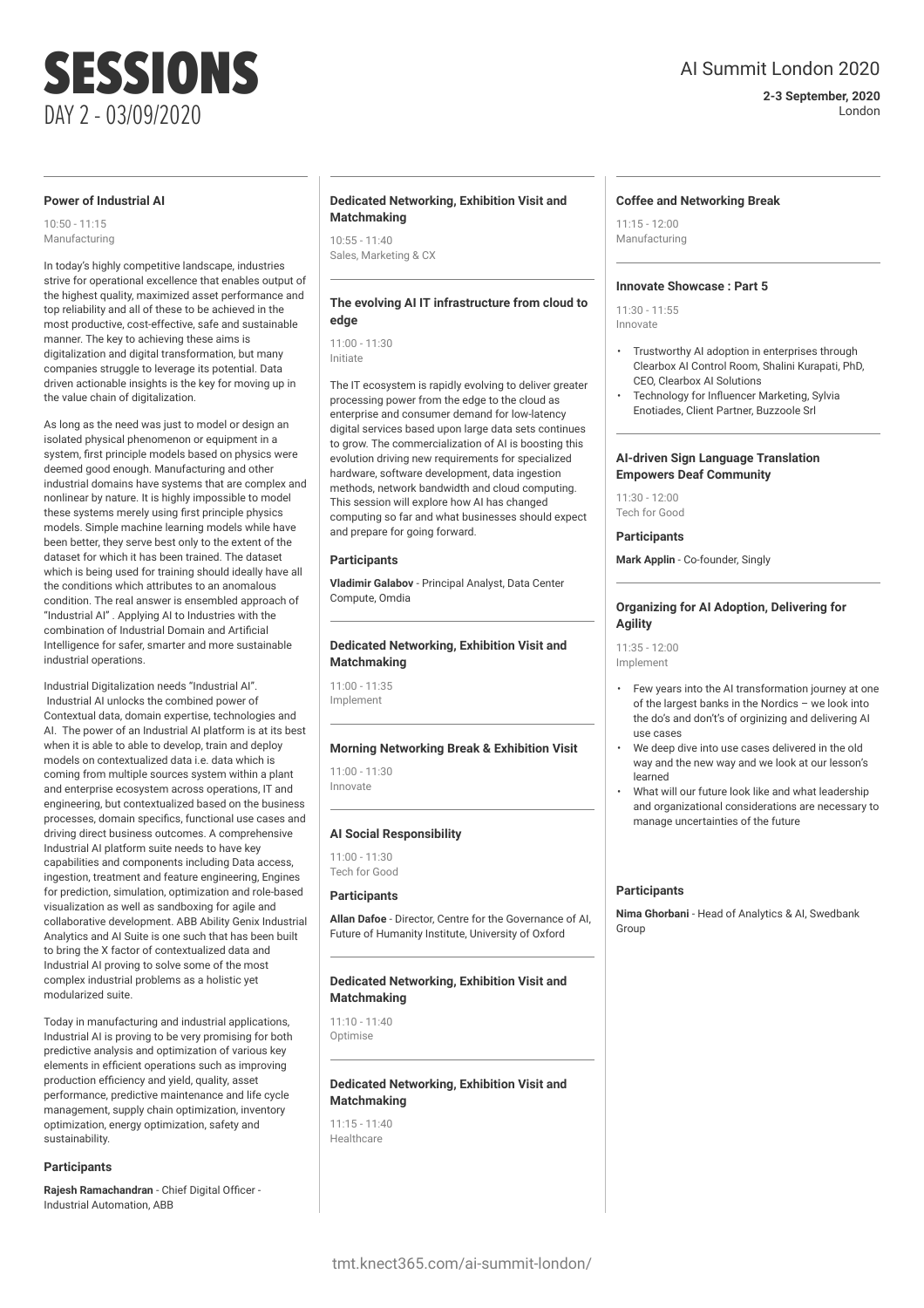## AI Summit London 2020

**2-3 September, 2020** London

### **Getting Regulation Right: Lessons from the AI Barometer**

11:40 - 12:20 Optimise

The Centre for Data Ethics and Innovation's newly published AI Barometer highlights the potential for AI and data-driven technology to address society's biggest challenges, from climate change to an ageing population.

Yet maximising the benefits of this technology will require us to overcome significant shortcomings in our regulatory regimes. From laws that are difficult to interpret, to regulators that lack sufficient technical expertise, there is significant room for improvement in how we govern technology.

Join us for our panel debate with industry and regulatory experts, where we will share experiences of operating within this landscape, and discuss what it would take to create a coherent regime that gives all sides the confidence to deploy technology for the benefit of society

### **Participants**

**Moderator: Michael Birtwisle** - AI Barometer lead, Centre for Data Ethics and Innovation

**Jessica Lennard** - Senior Director, Global Data and AI Initiatives, Visa

**Carl Wiper** - Group Manager Strategic Policy Projects, ICO

**Dee Masters** - Discrimination and Equality at Cloisters Chambers and Co-Founder, AI Law Hub

### **Data Diversity Efforts at BenevolentAI**

11:40 - 12:00 Healthcare

### **Participants**

**Kevin Garwood** - Patient Data Manager for Precision Medicine, Benevolent AI

### **Implementing Newsroom Reporting Tools at The Times**

11:40 - 12:05 Sales, Marketing & CX

### **Participants**

**Ed Rushton** - Solutions Lead – Content Science, News UK

### **From Automating Specific Processes to Fully Cognitive Business Assistant**

 $11.55 - 12.25$ Innovate

### **Participants**

**Andrea Cosentini** - Head of Data Science & AI, Intesa Sanpaolo

### **Investing in emerging tech - making the business case to back unproven technology**

 $12:00 - 12:30$ Initiate

- How can you evaluate technologies that are not yet proven?
- Being a pioneer holds risk how can you mitigate it?

### **Participants**

**Zak Brown** - Chief Executive Officer, McLaren Racing

**Panel Discussion: AI x Policy: Driving Responsible and Scalable Data Governance Best Practice – Looking Ahead at How External Stakeholders and Governmental Regulations Will Influence Data Strategy**

12:00 - 12:40 Implement

- Multinational companies transferring and accessing data across borders, given different jurisdictions/laws/regulations
- Brexit and the future of GDPR
- European Union/US/China what's next in tech policy? How will it change tech investment and innovation? What does it mean for private companies?

### **Participants**

**Moderator: Richard Self** - Senior Lecturer in Governance of Advanced and Emerging Technologies, University of Derby

**Eline Chivot** - Senior Policy Analyst, Center for Data Innovation

**Edwina Dunn** - Co-Founder & Board Member, dunnhumby & Centre for Data Ethics & Innovation

**Peju Oshisanya** - Director – Clinical Programme Leader, Benevolent AI

**Mike Wiley** - Application CTO and VP Engineering, F5

### **Machine Learning over Real World Data for Accelerating Pharmaceutical Development**

12:00 - 12:25 Healthcare

Pharma increases needs, and uses, complex and noisy real-world datasets - However, these sometimes defy ready analysis with traditional methodology better fitted for clean and structured data - Here I cover advances that allow complex and irregular data to be analysed for improving drug development.

### **Participants**

**Paul Agapow** - Health Informatics Director, AstraZeneca

### **Can Specialized AI Chips Solve my AI Productization Challenges?**

 $12:00 - 12:25$ Manufacturing

AI buzz has passed its peak and it is now time to move AI research to productization. The fundamental challenge is that AI inference requires orders of magnitude more performance at essentially same power, latency, cost and reliability as today's hardware.

Domain Specific Architecture (DSA) is a way to meet such steep performance boost. However, constant innovation of AI models forces frequent re-designs of the DSA architecture to meet performance targets.

In addition, AI processing is almost always only a subset of the entire application. Meeting "product" requirements at system level requires not only AI acceleration but other workloads such as sensor fusion, computer vision, DSP processing.

In this talk, we will discuss pros/cons of different hardware options for AI productization with real-life deployment in automotive / industrial applications and offer the importance of adaptable domain specific architecture.

### **Participants**

**Nick Ni** - Director of AI Products, Xilinx

### **Lunch Break**

 $12:00 - 12:00$ Tech for Good

### **Ava: Conversational Experiences Delivered**

12:05 - 12:25 Sales, Marketing & CX

M&S has adopted Artificial Intelligence for Retail Stores and Customer Services as part of the enterprise digital transformation programme.

The solution runs on a custom-build, multi-cloud platform fondly called 'Ava'. Its success exceeded expectations on all counts: customer engagement and satisfaction as well as operational efficiency.

The presentation gives insights into what makes Ava and its ecosystem special: the people, the processes and the tools.

### **Participants**

**Bogdan Grigorescu** - AI Platform Manager, Marks and Spencer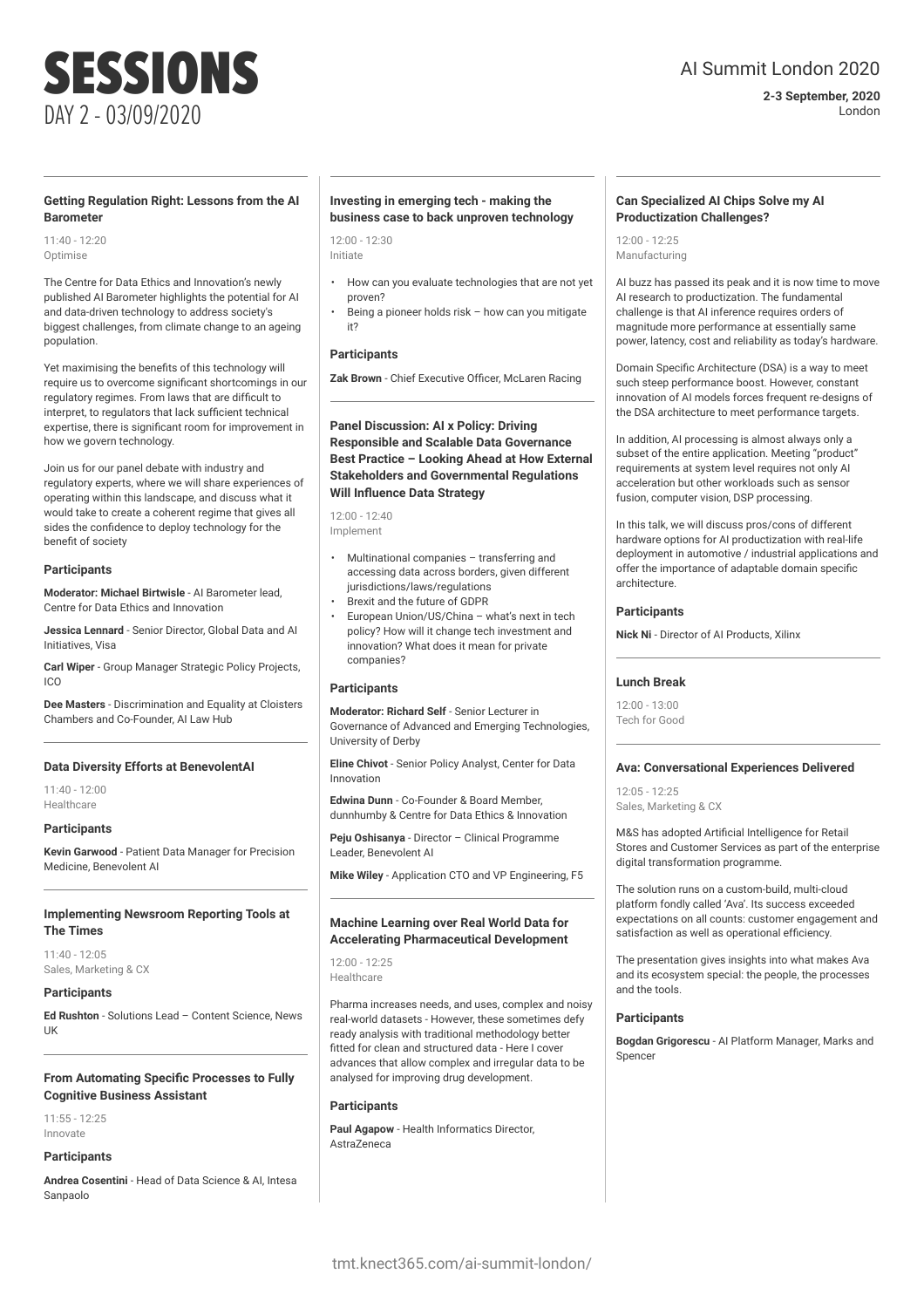### **2-3 September, 2020** London

# SESSIONS DAY 2 - 03/09/2020

### **Artificial Intelligence in ESA**

12:20 - 12:50 Optimise

Cognitive spacecraft powered by AI are expected to be a key enabler for supporting the co-existence of emerging and traditional satellite and terrestrial communication systems. In these scenarios, it is envisaged that the level of complexity for spectrum assignment and operational management will be extremely high.

In this talk, we will discuss some of the work and research the European Space Agency has been doing on the use of artificial intelligence and machinelearning techniques for overcoming those constraints and allow both the optimisation of use of spectrum and the feasibility of future space operations.

Additionally, we will discuss the impact of AI-based technologies for other SatCom use-cases as for example interference and anomaly detection and smart manufacturing. Furthermore, we will give an overview of the use of AI in Earth Observation, Space Exploration and Space Science.

### **Participants**

**Tomas Navarro** - Future Projects Engineer, ESA

### **Artificial Intelligence & Machine Learning Approaches to Defense, Intelligence, & Security Challenges**

 $12.25 - 12.55$ Innovate

### **Participants**

**Brad Rhodes** - Innovation Strategy Director IT Mass Market Dept., BAE System

### **Panel - The Future of Predictive Medicine and Health Tech Innovation – What Kind of Cross-Industry Collaboration is Required to Deliver AI-Enabled, Patient-Centric Solutions**

 $12:25 - 13:10$ Healthcare

### **Participants**

**Moderator: Egbert Schillings** - Commercial Director EMEA, Babylon Health

**Asif Jan** - Group Director, Personalized Healthcare (PHC) Data Science, Neuroscience Analytics, Roche

**Mark Saroufim** - AI Engineer, Graphcore

**Konrad Dobschuetz** - Commercial Director, Pfizer

### **Building an Intelligent CRM System to Enhance Understanding of Client Bases**

 $12.25 - 12.45$ Sales, Marketing & CX

In this session, Diana will touch on how Conde Nast is evolving their martech stack to unify customer data across the different channels, countries and publications and how AI enhances their capabilities. The customer data platform that is being implemented enables Conde Nast marketing teams to be more customer centric and to unlock insights that drive business growth.

### **Participants**

**Diana Comsa** - Head of Customer Data, Condé Nast International

### **Using AI to Operate a Power Plant – A Pilot Case Study**

12:25 - 12:55 Manufacturing

Uniper, a power generator with more than 30GW of assets across different technologies has long been involved in creating digital engineering solutions. From condition monitoring to predictive maintenance, as well IIoT SaaS solutions such as Enerlytics, Uniper is taking the next step in automation of power plant operations by testing and utilizing AI technologies in day to day operations.

In this session, you will find out how a Neural Network is being used to support human operators to optimize combustion processes, specifically in a Waste2Energy plant. It shows that the neural network is able to understand the complexities of the processes with the result of higher operational efficiencies, lower emissions and more revenues.

In this presentation, we will discuss:

- How efficiency improvement has been achieved in the pilot projects
- The system adaption carried out to improve the operator experience
- Further optimizations and improvements that can be achieved with the neural network

### **Participants**

**Tobias Mathur** - Head of AI Operations, Uniper

### **INVITE ONLY: Gathering Web Data at Scale**

12:30 - 13:30 CxO Roundtables: VisionAIres

This session is upon invitation only. If you'd like to attend, please contact Natalia Stones to enquire at natalia@aibusiness.com

Join Con Conlon, CEO of Merit, a leading, global B2B tech data company, and his expert guests Allen O'Neill – CTO at The Dataworks and Madi Weland Solomon - Operational Taxonomist, in a wide ranging discussion looking at collecting, refining and enhancing data at scale, and taxonomy best practice. By sharing some case studies and video from eCommerce, Public Policy, Construction and the Automotive industries, the round table will look at how to gather different types of web data from disparate sources and how to refine splintered, raw data into information which is insightful and usable.

Discussion points:

- Data scraping robots, working on structured data points and unstructured narrative (news reports, pdfs, html…)
- How to find very granular data nuggets in large narrative text
- Scraping data at scale, such as eCommerce data • Related issues around blocking, proxies and
- minimising infrastructure costs
- De-duping, enhancing and classifying (or tagging) data
- Unpicking taxonomy

### **Participants**

**Con Conlon** - CEO, Merit Group

### **Cloudera Product Demo**

12:30 - 12:40 Solutions Demonstrations

### **SINCLAIR: A Joint AI Research Lab on Critical Industrial Systems (and a major embodiment of France's national AI strategy)**

 $12:40 - 13:10$ Implement

### **Participants**

**Nicolas Bousquet** - Head of AI & Simulation Lab, EDF Research and Development

### **Artificial Solutions Product Demo**

12:40 - 12:50 Solutions Demonstrations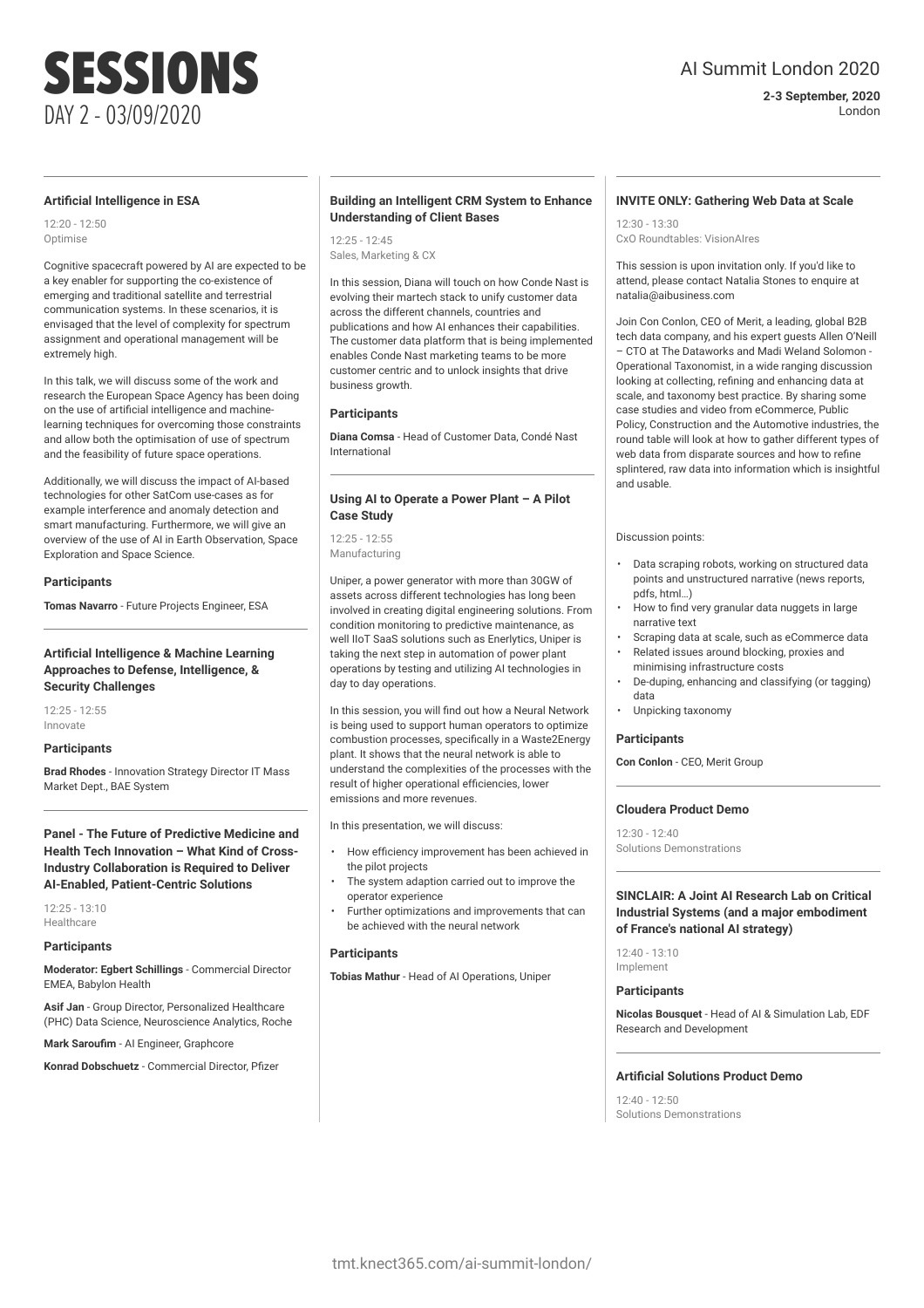### **Dedicated Networking, Exhibition Visit and Matchmaking**

 $12.45 - 13.45$ Sales, Marketing & CX

### **Buying a Ferrari for your teenager? You may want to think twice**

 $12.50 - 13.30$ Optimise

Data science teams have different levels of maturity and they need to be equipped with the right tools and infrastructure to make them more agile and ready. Here, I will be discussing a combination of open source tools and cloud managed services that can go hand-by-hand and grow with your data science teams needs as they mature.

### **Participants**

**Luis Vaquero** - Director of Data, GoCo Group

### **Appen Product Demo**

 $12:50 - 13:00$ Solutions Demonstrations

### **Lunch Break and Exhibition Visit**

 $12.55 - 13.25$ Manufacturing

### **AI as a Force for Good: Challenges and Opportunities for NGOs**

13:00 - 13:30 Tech for Good

**Participants**

**Ursula Dolton** - CTO, British Heart Foundation

### **Xilinx Product Demo**

13:00 - 13:10 Solutions Demonstrations

### **Lunch Break and Exhibition Visit**

13:10 - 13:45 Implement

### **Dedicated Networking, Exhibition Visit and Matchmaking**

13:10 - 13:50 Healthcare

### **Pluralsight Product Demo**

13:10 - 13:20 Solutions Demonstrations

### **Siemens Product Demo**

13:20 - 13:30 Solutions Demonstrations

### **People at The Core of The Internet of Things**

13:25 - 13:50 Manufacturing

Data analytics, machine learning and AI are often attributed, from an industrial perspective, to manufacturing processes and heavy equipment.

But what about the industrial worker? One of the great risks in modern manufacturing is the growing skills gap caused by large numbers of people retiring, and younger workers facing unfamiliar and infrequent, yet critical situations in the field.

Every year this situation accelerates. Learn about a "day in the life" of the next generation digital worker that takes advantage of AI, ML and Augmented & Virtual Reality to face these challenges.

### **Participants**

**Vincent Higgins** - General Manager, Digital Transformation & Workforce Competency, Honeywell Process Solutions

### **Cutting through the hype to successfully deploy real-world machine learning**

13:30 - 14:00 Initiate

AI and machine learning are poised to revolutionize practically every aspect of how we live and work, touching areas such as product fulfillment, logistics, personalization, language understanding, and computer vision, and unlocking new possibilities like self-driving cars and curing disease. While it may sometimes feel like machine learning is being deployed everywhere already, we're still in the early days of adoption and many organizations are still figuring out the right path to success. Swami Sivasubramanian, VP of AI at Amazon Web Services, will discuss the most common roadblocks that keep organizations from transforming their products and businesses with machine learning and a leader's role in the machine learning journey.

### **Participants**

**Swami Sivasubramanian** - VP of AI, Amazon Web Services

### **Lunch Break and Exhibition Visit**

 $13.20 - 14.00$ **Optimise** 

## AI Summit London 2020

**2-3 September, 2020** London

### **The World After DeepFake: Building Trust in a Post-truth Era**

13:30 - 14:00 Tech for Good

How can we ensure that AI is going is in the right direction, while some of its applications already challenge the foundations of our societies? Beyond transparency and explainability, what guarantees may we expect to ensure a safe development of AI?

### **Participants**

**Hubert Etienne** - AI Ethics research at Facebook AI, Ecole Normale Supérieure & Facebook AI Research

### **"Refreshing" The Coca-Cola Company as a Technology and Analytics-Driven Enterprise**

13:45 - 14:10 Implement

By definition, The Coca-Cola Company is not a tech company and does not operate like one…until recently. Back in June 2019, the Central & Eastern European Business Unit (CEEBU) of the Company moved towards an agile way of working, rethinking itself as a technology driven company and embracing AI disruption within the franchised distribution system of TCCC.

This presentation covers the following:

- Key strategies to achieve leadership team buy-in for AI
- Understanding the business challenges and translating them to data science problems
- Teaching your employees how to ask the right questions
- Designing a team structure and establishing ways of working that support AI programme implementation

### **Participants**

**Alexandros Tzitzeras** - Lead Data Scientist - Analytics Manager, The Coca-Cola Company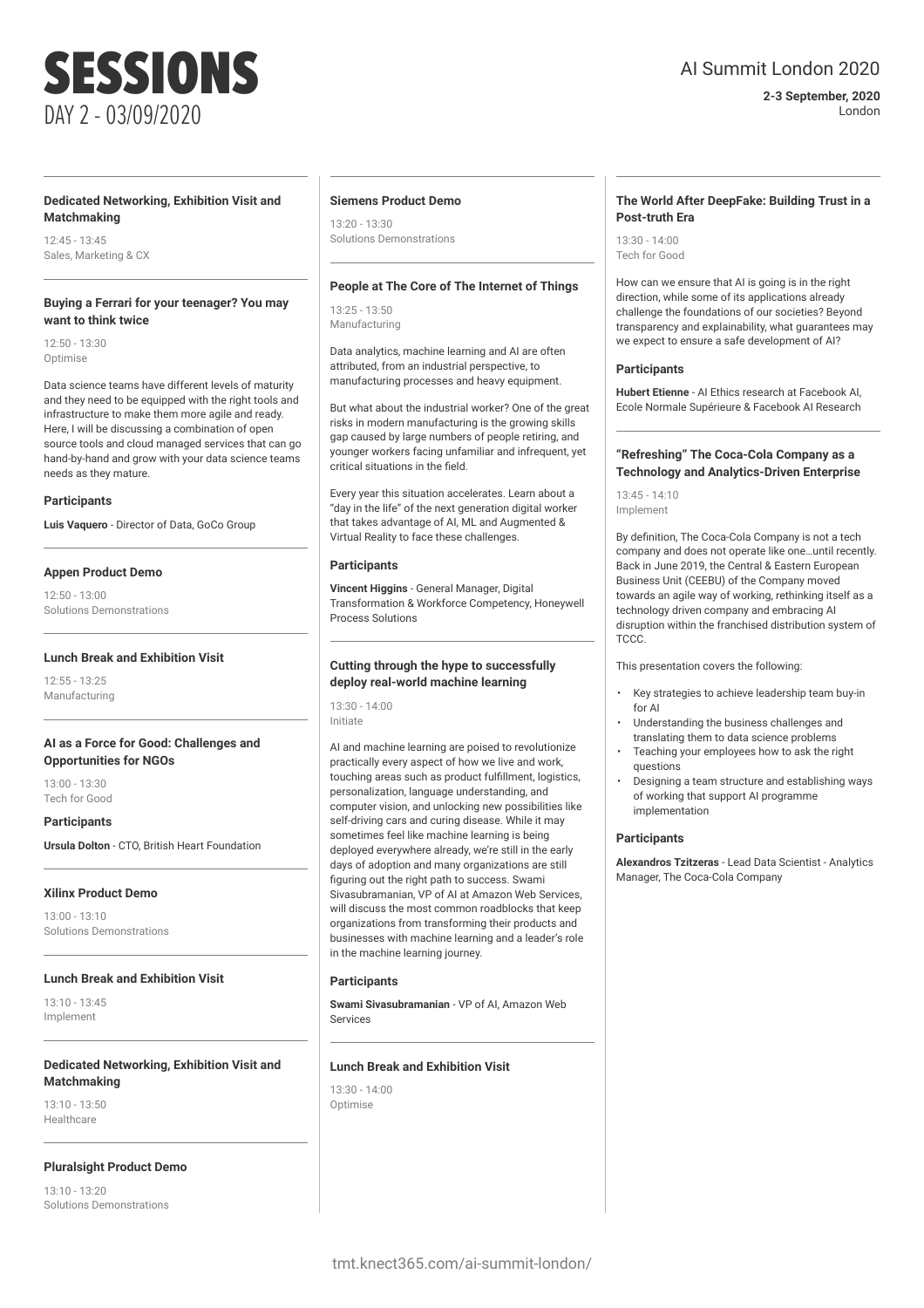### **2-3 September, 2020** London

### **Digitally Transforming a UK Health Charity, Versus Arthritis, Through Innovation and Emerging Tech**

SESSIONS

DAY 2 - 03/09/2020

13:45 - 14:05 Sales, Marketing & CX

Versus Arthritis share their examples of innovation in the not-for-profit health sector, where design thinking has resulted in several projects including an AIpowered virtual agent and a tool which brings research to life; scaling up their ability to support people with musculoskeletal conditions like arthritis to selfmanage their conditions.

Versus Arthritis share their transformative journey from inception to delivery, the challenges they faced, what they learnt, and their roadmap to integrate service design thinking and AI into the wider organisation.

### **Participants**

**Ellen Ward** - Artificial Intelligence Delivery Manager, Versus Arthritis

**Danni Coxon-Smith** - Senior Digital Content Editor, Versus Arthritis

### **BABYLON HEALTH KEYNOTE - TITLE TBA**

13:50 - 14:15 Healthcare

### **Participants**

**Umang Patel** - Managing Director - NHS Services, Babylon Health

### **Accelerating Industrial IoT Project Deployment**

13:50 - 14:15 Manufacturing

The Industrial Internet Consortium, now six years old, has approved over thirty testbeds. IIC testbeds are where the innovation and opportunities of the industrial internet – new technologies, new applications, new products, new services, new processes, new business models – can be initiated, thought through and rigorously tested to ascertain their usefulness and viability before coming to market. While IIC testbeds have specific goals tied to the business objectives of the vendors and end users who fund them, companies embarking on IIoT pilots and projects can learn a lot from them.

This presentation outlines some learnings in:

- Project initiation approaching management for funding an IIoT project
- IT/OT mismatch dealing with the cultural and human differences in information technology (IT) vs. operational technology (OT)
- Human factors including managing people's concerns about IIoT pilot/project risks and fears about job relevance
- Other typical roadblocks determining the IIoT technologies appropriate for the deployment context, dealing with limited resources an uncertain timeline, disruptive trials in production environment, integrating a diverse set of technologies and standards, developing analytics models without a large quantity of data, among others.

### **Participants**

**Stephen Mellor** - Chief Technical Officer, Industrial Internet Consortium

### **Accelerating to the New Normal: How Technology and Digital Innovation is Powering GSK through the Pandemic**

14:00 - 14:30 Initiate

### **Participants**

**Karenann Terrell** - Chief Digital & Technology Officer, GSK

**Fireside Chat - In Conversation with Andrew Tsonchev, Director of Technology at Darktrace**

14:00 - 14:30 Optimise

Interviewer TBA

### **Participants**

**Andrew Tsonchev** - Director of Technology, Darktrace

### **Building Real-World and Ethical AI Solutions Through Global Collaboration**

14:00 - 14:15 Tech for Good

### **Participants**

**Rudradeb Mitra** - CEO & Founder, Omdena

### **MLOps: Navigating the Many and Varied Roads to Repeatable Data Science**

14:00 - 15:00 AI Project Labs

As it turns out, building an impactful data science experiment with Machine learning (ML) is not all that difficult, at least in comparison with the challenge of putting that experiment into production and keeping it there. This workshop will discuss and analyze a number of emerging methods and technologies available to data scientists, data engineers, and developers that promise to strip away technical debt and speed time to market for crucial ML projects.

### **Participants**

**Brad Shimmin** - Chief Analyst - AI Platforms, Data & Analytics, Omdia

### **AI Driven Growth Strategies: 4 Essential Building Blocks for Success**

 $14.05 - 14.25$ Sales, Marketing & CX

Is artificial intelligence (AI) a focus of your near term growth strategy? If so, you likely have a lot of questions about how AI will effectively work with your current technology stack to increase incremental revenue growth, without breaking your budget.

Join Daniel Dowling, Global Head of Marketing at Introhive, as he outlines the four fundamental building blocks of an AI growth strategy.

This session will delve into the maturity curve of AI growth strategies including;

- How to create a self-healing CRM database that is compliant with global privacy law
- Leveraging clean data to deliver real-time sales intelligence to teams
- Automating relationship intelligence to scale growth and improve winnability
- How to deliver a quick return on AI investment (ROAI)

### **Participants**

**Daniel Dowling** - Global Head of Marketing, Introhive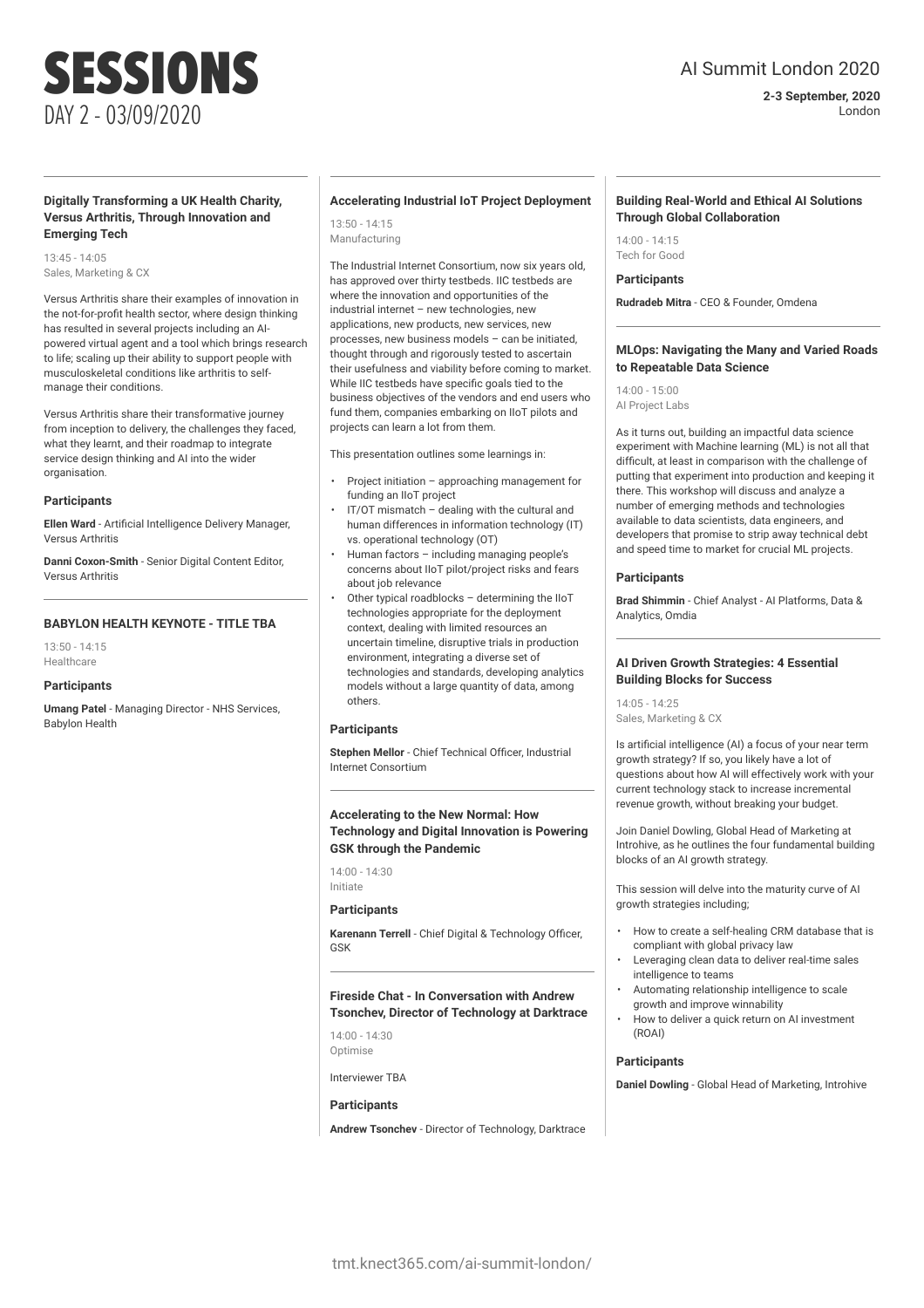## AI Summit London 2020

**2-3 September, 2020** London

### **How Sharing Data Supports Open and Trustworthy Innovation**

14:10 - 14:35 Implement

Unlocking the full value of data, whether as a source for innovation in AI or to tackle the biggest challenges of our time – means sharing more of it. But businesses can struggle with sharing data with others. It can be seen as a commercial and legal risk, and the value exchange and business model that underpins sharing data can be unclear. As a consequence, data sharing may feel like a leap of faith.

In this talk, Jeni will discuss research conducted at ODI into the tangible benefits experienced by businesses who share data, some tools for thinking through when and how to share data, and the latest thinking on the role of intermediaries in facilitating the flow of data to maximise its positive impact and minimise potential harms.

### **Participants**

**Jeni Tennison** - Vice President and Chief Strategy Adviser, Open Data Institute

### **"But Does it Do What it Says on The Tin?" Developing an Evidence Base for AI Technology in Healthcare**

14:15 - 14:40 Healthcare

AI technology holds out immense promise to transform cancer care, but this does not obviate the need for a robust evidence base that demonstrates value, and that meets the same evidence standards as any other medical intervention. When the marketing hype surrounding AI in health care is peeled away however, the evidence is sparse.

Danny will propose a draft AI validation framework and argue that the characteristics of AI technology require a different approach to real world clinical evaluation, and a much more collaborative relationship between industry, academic research and clinical practice. Danny will use a recent case study from Guy's clinical evaluation of IBM Watson's clinical decision support tool in breast cancer.

### **Participants**

**Danny Ruta** - AI Clinical Lead and Co-Director, Guy's Cancer Centre and Guy's Cancer AI Clinical Evaluation Unit

### **Bringing AI to The Shop Floor**

14:15 - 14:45 Manufacturing

- How is AI transforming manufacturing & shop floor today?
- What are some real use cases and challenges in implementing AI?
- How will future of work change role of manufacturing operator?

### **Participants**

**Abhinav Singhal** - Chief Strategy & Innovation Officer, **Thyssenkrupp** 

### **Afternoon Networking Break**

 $14.15 - 14.55$ Tech for Good

### **Your Action Plan: How to Harness AI in Sales, Marketing and CX**

14:25 - 14:55 Sales, Marketing & CX

Join us for a session delivered by Katie King on how you can go about delivering on your AI for Marketing Roadmap - expect practical takeaways and world-class insights.

- Establishing the need of a data-first approach: What next?
- Identifying roadblocks and how to overcome them
- A 'how to' guide: Optimising operations and improving efficiencies
- Measuring AI ROI

### **Participants**

**Katie King** - Member of UK Government APPG for AI Adoption, Editorial Board Member for AI and Ethics Journal & AI Marketing Trainer, AI Academy

### **Predictions without Optimisation Have No Inherent Value - How and When Business Optimised AI Powers Successful Organisations**

14:30 - 15:05 Optimise

With businesses facing unprecedented uncertainty, some companies have turned to AI looking for "an answer." But these businesses are already on the wrong track - any AI that produces a single answer for how to navigate the months ahead is bound to be wrong. The fact is, business assumptions and expectations are changing so fast that any answer AI comes up with will soon be invalid.

Aible co-founder - Jonathan Wray - presents strategies which ensure Business Led AI success. Jonathan walks through real world examples showing why "75% of AI projects remain at the prototype level as AI experts and organizational functions cannot engage in productive dialogue". Jonathan shows us strategies of how AI and Business work together seamlessly and at scale in order to release the immense power of AI for Businesses like yours.

### **Participants**

**Jonathan Wray** - Co-Founder, Aible

### **The Impacts of Technology on The Society of The Future**

 $14.35 - 15.00$ Implement

Over the past 10 years, the world has changed drastically, and with that the behavior of people has changed as well.

The biggest question is not how much corporations are ready to embrace this era of automation or AI, but rather whether society is ready to acknowledge it and prepared to handle it in an efficient way. Aspects such as education, political environment, and change management will become even more relevant for the generations to come.

Are we ready for that? Are we doing everything we can?

### **Participants**

**Rui Pedro Silva** - Head of Product at A.P.Maersk, Maersk e-Commerce Logistics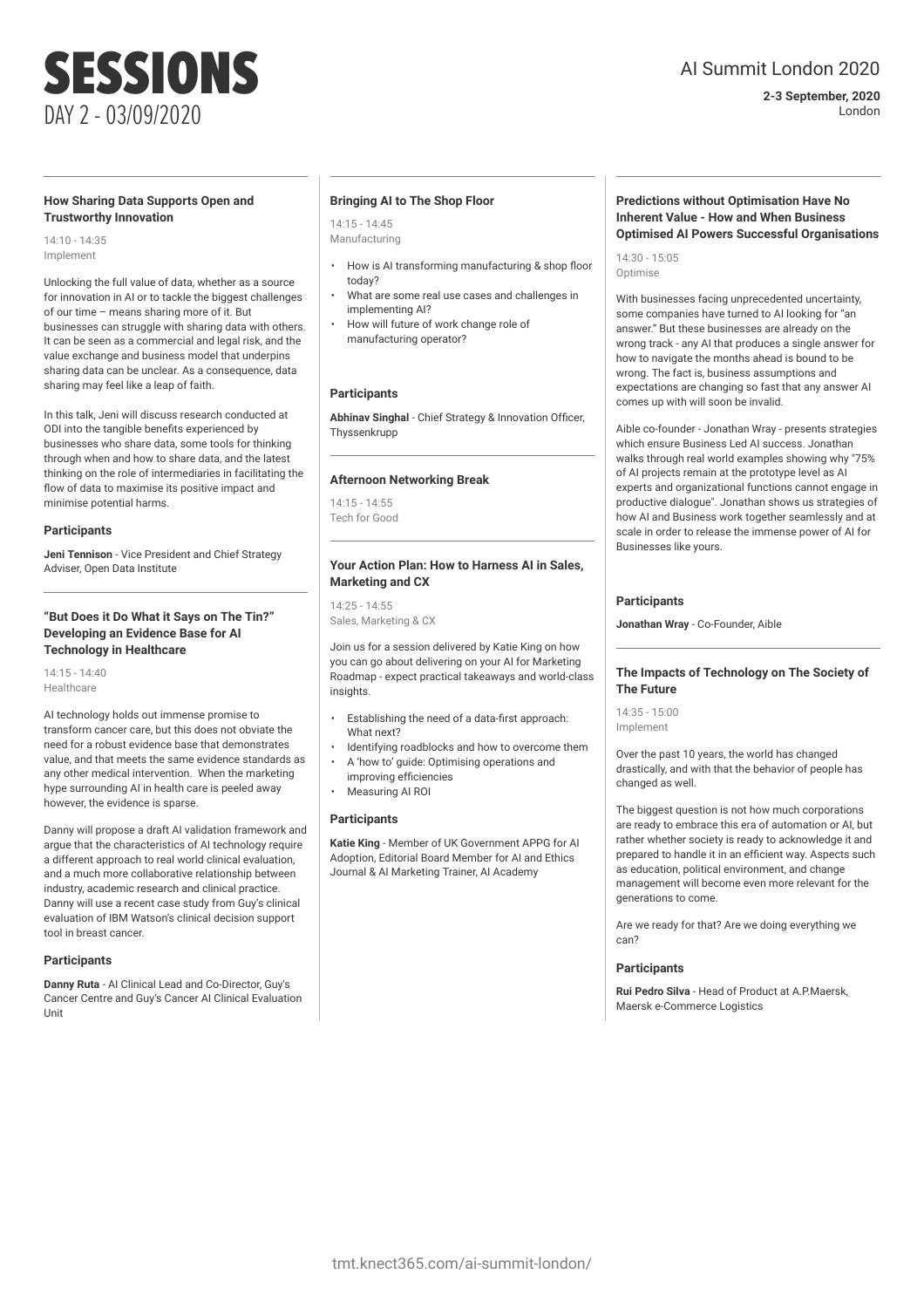## AI Summit London 2020

**2-3 September, 2020** London

### **AI & Analytics - Enablers of Better Patient Care in a (post-) COVID World**

14:40 - 15:05 **Healthcare** 

The COVID-19 pandemic has drastically impacted healthcare and accelerated the pace of technological change. As hospitals become overwhelmed with infected patients, elective procedures are often postponed creating new challenges for care providers.

The result is a current decrease in demand, but a greater demand may occur following the pandemic as delayed procedures are scheduled.

This non-technical session outlines how AI solutions are enabling better patient care today on different levels of care provision: directly at the point of care, at a departmental level and at a hospital system level. You'll hear about 3 concrete AI use cases that can help care providers to improve clinical and operational performance and to address challenges caused by the pandemic.

### **Participants**

**Simon Rost** - Marketing Director (CMO), GE Healthcare

### **Panel Discussion: Can AI Empower NGOs and Benefit Social Good?**

14:55 - 15:40 Tech for Good

Can AI benefit social good? What are the most pressing problems for NGOs and what are the AI tools there are available? Can technology advances have a real positive impact on the lives of people in poor countries?

### **Participants**

**Tom Chatfield** - Author, Broadcaster, Tech Philosopher, Author

**Stijn Broecke** - Senior Economist, Directorate for Employment, Labour and Social Affairs, The Organisation for Economic Co-operation and Development (OECD)

**Elaine Weidman-Grunewald** - Co-founder, AI Sustainability Center

### **Transforming our world with AI**

15:00 - 15:30 Initiate

Advances in artificial intelligence will transform the way we live and work and present a significant global opportunity with far-reaching impacts on society and the economy.

By building on and investing in AI research and innovation we can contribute towards the vision of the Government's R&D roadmap to build a fairer, healthier, more prosperous and more resilient society. At a time when societies across the globe are feeling the impact of COVID-19, AI research and innovation can help us build back better, attracting and developing talented people, creating new businesses and attracting inward investment to the UK, providing opportunities and benefits across the regions and nations of the UK.

In this session, we will explore, with a panel of experts, the role of the UK research and innovation community in the development of next generation AI technologies, with the capabilities to be responsible and trustworthy, and which are designed and developed to truly tackle the key economic, societal and environmental challenges facing the UK.

### **Participants**

**Wendy Hall** - Regius Professor of Computer Science, University of Southampton

**Adrian Smith** - Institute Director and Chief Executive, The Alan Turing Institute

**Adrian Johnston** - Director, Digital Catapult

**Charlotte Dean** - Deputy Executive Chair, EPSRC

**Lynn Gladden** - Executive Chair, EPSRC

### **Dedicated Networking, Exhibition Visit and Matchmaking**

15:00 - 15:30 Implement

### **INVITE ONLY: Skilling up for tomorrow's AI**

15:00 - 16:00 CxO Roundtables: VisionAIres

Join James Aylward, Pluralsight's SVP of Learner Experiences for an in-depth conversation about how to launch and scale AI products, up-skilling for modern technology roles, and staying adaptable to innovate faster.

### **Participants**

**James Aylward** - SVP, Head of Leaner, Pluralsight

### **State of Edge Services in Europe**

15:05 - 15:30 Optimise

Post Covid-19 will be an intelligence driven economy. There is a growing push by enterprises to put more application at the edge that will enable them to extract intelligence faster and deliver insights that will give them a competitive advantage in the digital world. What are the applications that enterprises are pushing to the edge and what are the building blocks to build that intelligent enterprise.

### **Participants**

**Adrian Ho** - Practice leader - Enterprise Advanced Digital Services, Omdia

### **The Case for Human Behaviour Design in Robotics Process Automation**

15:30 - 15:50 Implement

Join this talk to hear about how a development bank has moved from POC to an automation practice, by tapping into the behaviours of its workforce.

### **Participants**

**Ecaterina Harling** - Head of IT Innovation, EBRD

### **Saudi Aramco Digital Transformation Journey**

15:30 - 16:00 Optimise

At Saudi Aramco, the established digital transformation program is based on a value-driven approach. The aim of the program is to transform the business by adopting enabling technologies that drive the change. As the DT program is for the entire company its scope is to cover across exploration, production and transportation in addition to the service organizations including Finance, IT, HR etc.

In the session Sarah will share the journey of Saudi Aramco's in its digital transformation and highlight some of the success stories and challenges that needed to be overcome.

### **Participants**

**Sarah Alduayj** - Business Systems Analyst, Digital Transformation, Saudi Aramco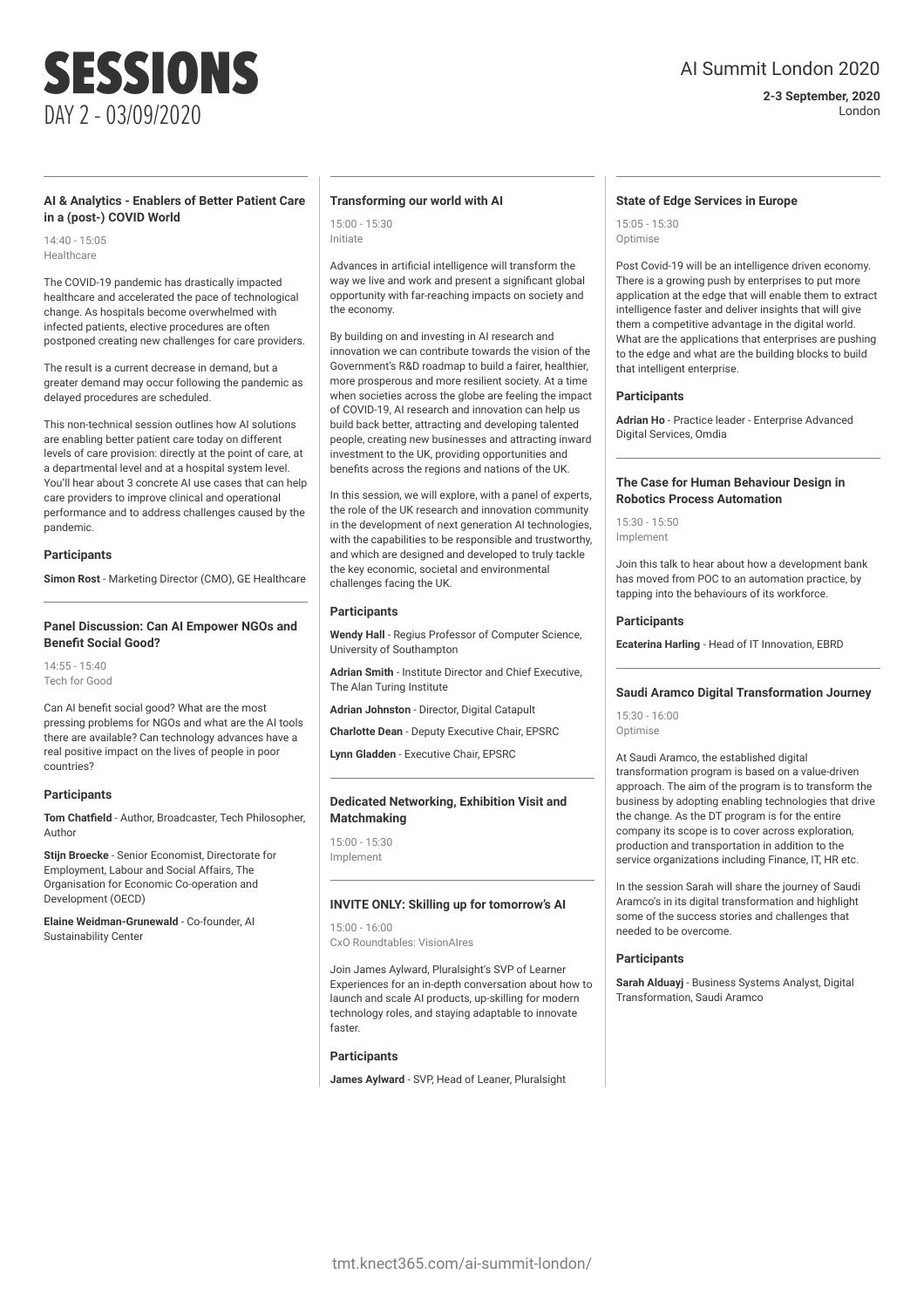### **2-3 September, 2020** London

# SESSIONS DAY 2 - 03/09/2020

### **AI Maturity 2020 – State of Market for AI Adoption Amidst Uncertainty**

15:30 - 16:30 AI Project Labs

Pioneering AI solutions providers and end-user companies have moved from proofs-of-concept to live deployments of AI solutions over the past few years. This session will touch upon some of the results of a recent Omdia survey that uncovers the state of the market in terms of AI adoption and level of maturity, the use cases and verticals gaining traction, the challenges that enterprises face in AI adoption, the AI best practices and strategies that resonate with companies, and the outlook of AI amidst the Covid-19 fallout. The discussion will be largely focused on the global and EMEA-based responses of the survey.

### **Participants**

**Aditya Kaul** - AI Research Director, Omdia

### **Italian Trade Agency Company Demo**

15:30 - 15:40 Solutions Demonstrations

### **Addressing Human Rights on AI Principles: Diversity, Inclusivity and Sustainability**

15:40 - 16:15 Tech for Good

### **Participants**

**Elaine Weidman-Grunewald** - Co-founder, AI Sustainability Center

**Ecem Yılmazhaliloğlu** - Founder, Techoladies

### **Honeywell PS Services Demo**

15:40 - 15:50 Solutions Demonstrations

### **Gaining Business Value from AI – Governance Imperatives**

15:50 - 16:10 Implement

- New approaches to human thinking for better AI implementation
- A closer look at governing and gaining value from location data
- Exploring the range of novel and advanced AI technologies which will have an impact on organisations' AI projects in the next decade

### **Participants**

**Richard Self** - Senior Lecturer in Governance of Advanced and Emerging Technologies, University of Derby

### **Talend Product Demo**

15:50 - 16:00 Solutions Demonstrations

### **Julia Computing Services Demo**

16:00 - 16:10 Solutions Demonstrations

### **Enabling a Safety Childhood in the Age of Artificial Intelligence**

16:15 - 16:40 Tech for Good

### **Participants**

**Joanna Rubinstein** - President, World Childhood Foundation

### **INVITE ONLY: In conversation with Ken Mertzel and Automation Anywhere - Transforming the Financial Services Industry**

16:15 - 17:15 CxO Roundtables: VisionAIres

### **Participants**

**Ken Mertzel** - Global Industry Leader – Financial Services, Automation Anywhere

### **Children Safety and Recovery (Censer) System for Abducted Children in India**

16:40 - 17:00 Tech for Good

### **Participants**

**Amarjot Singh** - CEO & Founder, SkyLark Labs

### **Chairperson's Closing Remarks**

17:00 - 18:00 Tech for Good

### **Participants**

**Devin Krotman** - Director, XPRIZE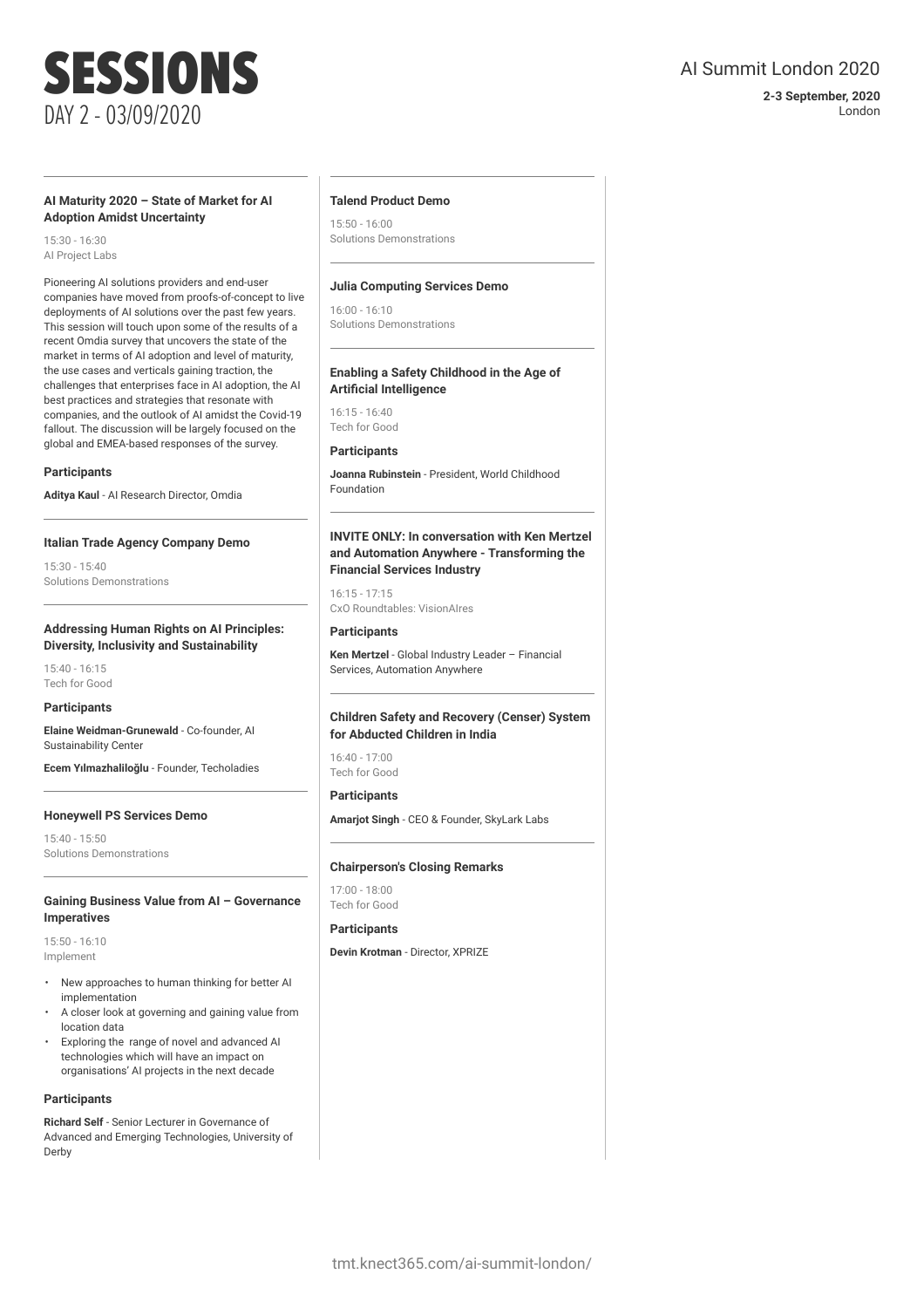## Al Summit London 2020

| <b>TIME</b> | <b>AI PROJECT</b><br><b>LABS</b> | <b>CXO ROUNDTA-</b><br><b>BLES: VISION-</b><br><b>AIRES</b> | <b>HEALTHCARE</b>                                                                                                                                                                                                                                                                                              | <b>IMPLEMENT</b>                                                                                                                                                                                      | <b>INITIATE</b>                                                                                                                                | <b>INNOVATE</b>                                                                                                                    | <b>MANUFACTUR-</b><br><b>ING</b>                                                                                                                 | <b>OPTIMISE</b>                                                                                                                                                                                | <b>SALES, MAR-</b><br><b>KETING &amp; CX</b>                                                                                                                                                                                                                                                                              | <b>SOLUTIONS</b><br><b>DEMONSTRA-</b><br><b>TIONS</b> | <b>TECH FOR</b><br><b>GOOD</b>                                                                                                                                                                                                 |
|-------------|----------------------------------|-------------------------------------------------------------|----------------------------------------------------------------------------------------------------------------------------------------------------------------------------------------------------------------------------------------------------------------------------------------------------------------|-------------------------------------------------------------------------------------------------------------------------------------------------------------------------------------------------------|------------------------------------------------------------------------------------------------------------------------------------------------|------------------------------------------------------------------------------------------------------------------------------------|--------------------------------------------------------------------------------------------------------------------------------------------------|------------------------------------------------------------------------------------------------------------------------------------------------------------------------------------------------|---------------------------------------------------------------------------------------------------------------------------------------------------------------------------------------------------------------------------------------------------------------------------------------------------------------------------|-------------------------------------------------------|--------------------------------------------------------------------------------------------------------------------------------------------------------------------------------------------------------------------------------|
| 09:00       |                                  |                                                             |                                                                                                                                                                                                                                                                                                                | 09:45 - Chair's<br>Opening Re-<br>marks                                                                                                                                                               |                                                                                                                                                |                                                                                                                                    | 09:55 - Chair's<br>Opening<br>Keynote - A<br>Scene Set for<br>Al in Manufac-<br>turing                                                           | 09:40 - Chair's<br>Opening Re-<br>marks                                                                                                                                                        | 09:45 - Chair-<br>person's Wel-<br>come and<br>Opening Re-<br>marks<br>$09:55 - (Re-$<br>sponsible use<br>of Al) <sup>2</sup>                                                                                                                                                                                             |                                                       | 09:50 - Chair-<br>person's Wel-<br>come                                                                                                                                                                                        |
| 10:00       |                                  |                                                             | $10:05 - Wel-$<br>come from<br>Chair and<br>Healthcare<br>Summit Ple-<br>nary<br>10:20 - Al for<br>Personalised<br>Healthcare -<br>Sharing Oppor-<br>tunities and<br>Challenges<br>from a Pharma<br>Perspective<br>$10:50 - AI$<br>Ethics in<br>Healthcare at<br>The World Eco-<br>nomic Forum -<br>Case Study | 10:00 - Pushed<br>to an Inflection<br>Point - Why<br>Healthcare's<br><b>Digital Moment</b><br>is Now<br>10:30 - Creat-<br>ing the Industry<br>4.0 Innovation<br>Practice in a<br>260 Year Old<br>Firm | $10:20 - Wel$<br>come to The AI<br>Summit Lon-<br>don 2020<br>10:30 - The dif-<br>ference be-<br>tween transfor-<br>mation and in-<br>novation | 10:00 - Al Opti-<br>mising Energy<br>Trading: Oppor-<br>tunities and<br>Challenges<br>$10:30 -$ Inno-<br>vate Showcase<br>: Part 4 | 10:25 - Al in<br>Manufacturing<br>- Concrete Ap-<br>plications and<br>Challenges to<br>Operationalize<br>AI<br>10:50 - Power<br>of Industrial Al | 10:10 - Secur-<br>ing the Future<br>of Work<br>10:40 - To the<br>Cloud and<br>Back: Consid-<br>erations for<br>Running Ma-<br>chine Learning<br>Workloads in a<br><b>Hybrid Cloud</b><br>World | <b>10:15 - Fireside</b><br>Chat: Al's Po-<br>tential Impact<br>on Enterprise<br>Software<br>10:35 - Role of<br>Machine Learn-<br>ing in Foresee-<br>ing the Future<br>and Optimising<br>the Present in<br>a Disruptive En-<br>vironment<br>10:55 - Dedi-<br>cated Network-<br>ing, Exhibition<br>Visit and<br>Matchmaking |                                                       | 10:00 - Utilis-<br>ing AI to Re-<br>duce Carbon<br>Emissions, Im-<br>prove Efficien-<br>cies, Reduce<br>waste and<br>Combat Cli-<br>mate Change<br>10:30 - How do<br>We Govern In-<br>telligent Ma-<br>chines: Policy<br>in Al |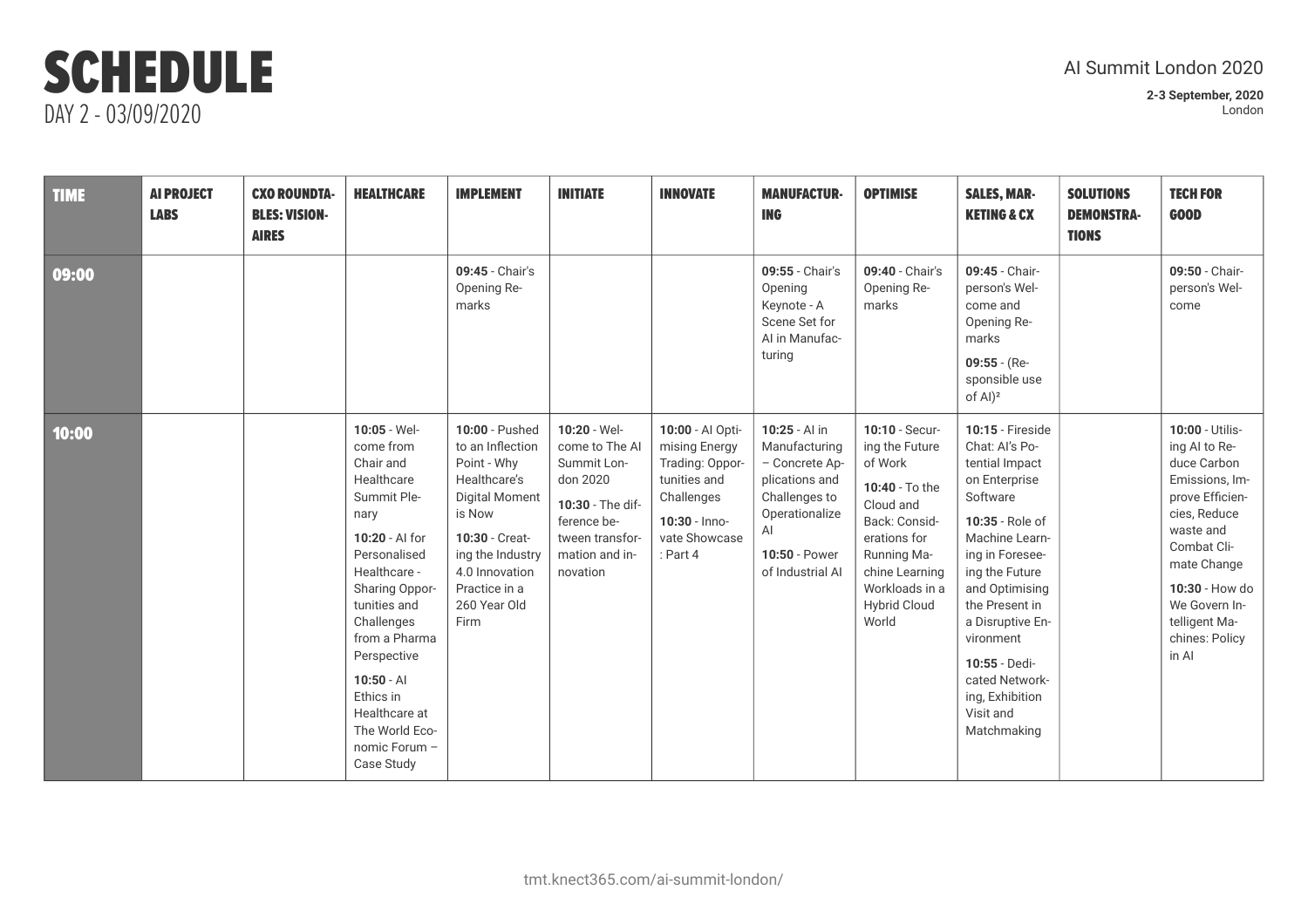## Al Summit London 2020

| <b>TIME</b> | <b>AI PROJECT</b><br><b>LABS</b> | <b>CXO ROUNDTA-</b><br><b>BLES: VISION-</b><br><b>AIRES</b> | <b>HEALTHCARE</b>                                                                                                                             | <b>IMPLEMENT</b>                                                                                                                                                | <b>INITIATE</b>                                                            | <b>INNOVATE</b>                                                                                                                                                                                                                            | <b>MANUFACTUR-</b><br><b>ING</b>            | <b>OPTIMISE</b>                                                                                                                                                      | <b>SALES, MAR-</b><br><b>KETING &amp; CX</b>                                   | <b>SOLUTIONS</b><br><b>DEMONSTRA-</b><br><b>TIONS</b> | <b>TECH FOR</b><br><b>GOOD</b>                                                                                                           |
|-------------|----------------------------------|-------------------------------------------------------------|-----------------------------------------------------------------------------------------------------------------------------------------------|-----------------------------------------------------------------------------------------------------------------------------------------------------------------|----------------------------------------------------------------------------|--------------------------------------------------------------------------------------------------------------------------------------------------------------------------------------------------------------------------------------------|---------------------------------------------|----------------------------------------------------------------------------------------------------------------------------------------------------------------------|--------------------------------------------------------------------------------|-------------------------------------------------------|------------------------------------------------------------------------------------------------------------------------------------------|
| 11:00       |                                  |                                                             | 11:15 - Dedi-<br>cated Network-<br>ing, Exhibition<br>Visit and<br>Matchmaking<br>11:40 - Data Di-<br>versity Efforts<br>at Benevolen-<br>tAI | 11:00 - Dedi-<br>cated Network-<br>ing, Exhibition<br>Visit and<br>Matchmaking<br>$11:35 - Orqa -$<br>nizing for AI<br>Adoption, De-<br>livering for<br>Agility | $11:00 - The$<br>evolving AI IT<br>infrastructure<br>from cloud to<br>edge | $11:00 - Morn-$<br>ing Networking<br>Break & Exhibi-<br>tion Visit<br>$11:30 -$ Inno-<br>vate Showcase<br>: Part $5$<br>11:55 - From<br>Automating<br>Specific<br>Processes to<br><b>Fully Cognitive</b><br><b>Business As-</b><br>sistant | 11:15 - Coffee<br>and Network-<br>ing Break | 11:10 - Dedi-<br>cated Network-<br>ing, Exhibition<br>Visit and<br>Matchmaking<br><b>11:40 - Getting</b><br>Regulation<br>Right: Lessons<br>from the AI<br>Barometer | $11:40$ - Imple-<br>menting News-<br>room Report-<br>ing Tools at<br>The Times |                                                       | 11:00 - AI So-<br>cial Responsi-<br>bility<br>$11:30 - Al-$<br>driven Sign<br>Language<br>Translation<br>Empowers<br>Deaf Commu-<br>nity |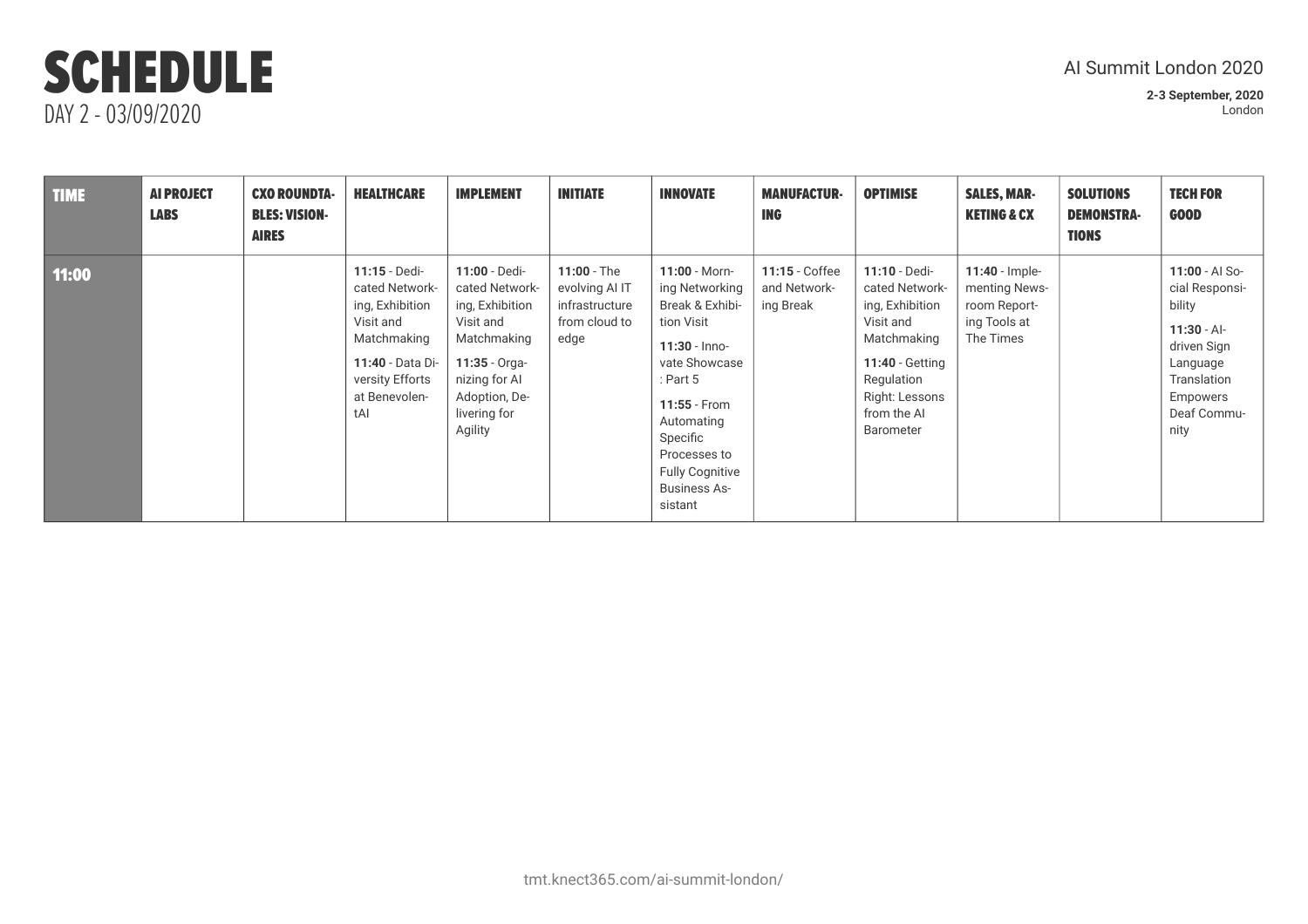## Al Summit London 2020

| <b>TIME</b> | <b>AI PROJECT</b><br><b>LABS</b> | <b>CXO ROUNDTA-</b><br><b>BLES: VISION-</b><br><b>AIRES</b>        | <b>HEALTHCARE</b>                                                                                                                                                                                                                                                                                                                                            | <b>IMPLEMENT</b>                                                                                                                                                                                                                                                                                                                                                                                                                                            | <b>INITIATE</b>                                                                                                 | <b>INNOVATE</b>                                                                                                                              | <b>MANUFACTUR-</b><br><b>ING</b>                                                                                                                                                                                             | <b>OPTIMISE</b>                                                                                                                         | <b>SALES, MAR-</b><br><b>KETING &amp; CX</b>                                                                                                                                                                                                                              | <b>SOLUTIONS</b><br><b>DEMONSTRA-</b><br><b>TIONS</b>                                                                         | <b>TECH FOR</b><br><b>GOOD</b> |
|-------------|----------------------------------|--------------------------------------------------------------------|--------------------------------------------------------------------------------------------------------------------------------------------------------------------------------------------------------------------------------------------------------------------------------------------------------------------------------------------------------------|-------------------------------------------------------------------------------------------------------------------------------------------------------------------------------------------------------------------------------------------------------------------------------------------------------------------------------------------------------------------------------------------------------------------------------------------------------------|-----------------------------------------------------------------------------------------------------------------|----------------------------------------------------------------------------------------------------------------------------------------------|------------------------------------------------------------------------------------------------------------------------------------------------------------------------------------------------------------------------------|-----------------------------------------------------------------------------------------------------------------------------------------|---------------------------------------------------------------------------------------------------------------------------------------------------------------------------------------------------------------------------------------------------------------------------|-------------------------------------------------------------------------------------------------------------------------------|--------------------------------|
| 12:00       |                                  | 12:30 - INVITE<br><b>ONLY: Gather-</b><br>ing Web Data<br>at Scale | $12:00 - Ma -$<br>chine Learning<br>over Real<br>World Data for<br>Accelerating<br>Pharmaceuti-<br>cal Develop-<br>ment<br>12:25 - Panel -<br>The Future of<br>Predictive Med-<br>icine and<br>Health Tech In-<br>novation -<br>What Kind of<br>Cross-Industry<br>Collaboration<br>is Required to<br>Deliver Al-<br>Enabled,<br>Patient-Centric<br>Solutions | 12:00 - Panel<br>Discussion: Al<br>x Policy: Dri-<br>ving Responsi-<br>ble and Scal-<br>able Data Gov-<br>ernance Best<br>Practice -<br>Looking Ahead<br>at How Exter-<br>nal Stakehold-<br>ers and Gov-<br>ernmental Reg-<br>ulations Will In-<br>fluence Data<br>Strategy<br>$12:40 - SIN-$<br>CLAIR: A Joint<br>Al Research<br>Lab on Critical<br>Industrial Sys-<br>tems (and a<br>major embodi-<br>ment of<br>France's na-<br>tional AI strate-<br>gy) | 12:00 - Invest-<br>ing in emerging<br>tech - making<br>the business<br>case to back<br>unproven tech-<br>nology | 12:25 - Artifi-<br>cial Intelli-<br>gence & Ma-<br>chine Learning<br>Approaches to<br>Defense, Intelli-<br>gence, & Secu-<br>rity Challenges | 12:00 - Can<br>Specialized Al<br>Chips Solve my<br>Al Productiza-<br>tion Chal-<br>lenges?<br>12:25 - Using<br>Al to Operate a<br>Power Plant -<br>A Pilot Case<br>Study<br>12:55 - Lunch<br>Break and Exhi-<br>bition Visit | 12:20 - Artifi-<br>cial Intelli-<br>gence in ESA<br>12:50 - Buying<br>a Ferrari for<br>your teenager?<br>You may want<br>to think twice | $12:05 - Ava$ :<br>Conversational<br>Experiences<br>Delivered<br>12:25 - Build-<br>ing an Intelli-<br>gent CRM Sys-<br>tem to En-<br>hance Under-<br>standing of<br><b>Client Bases</b><br>12:45 - Dedi-<br>cated Network-<br>ing, Exhibition<br>Visit and<br>Matchmaking | 12:30 - Cloud-<br>era Product De-<br>mo<br>12:40 - Artifi-<br>cial Solutions<br>Product Demo<br>12:50 - Appen<br>Product Demo | 12:00 - Lunch<br><b>Break</b>  |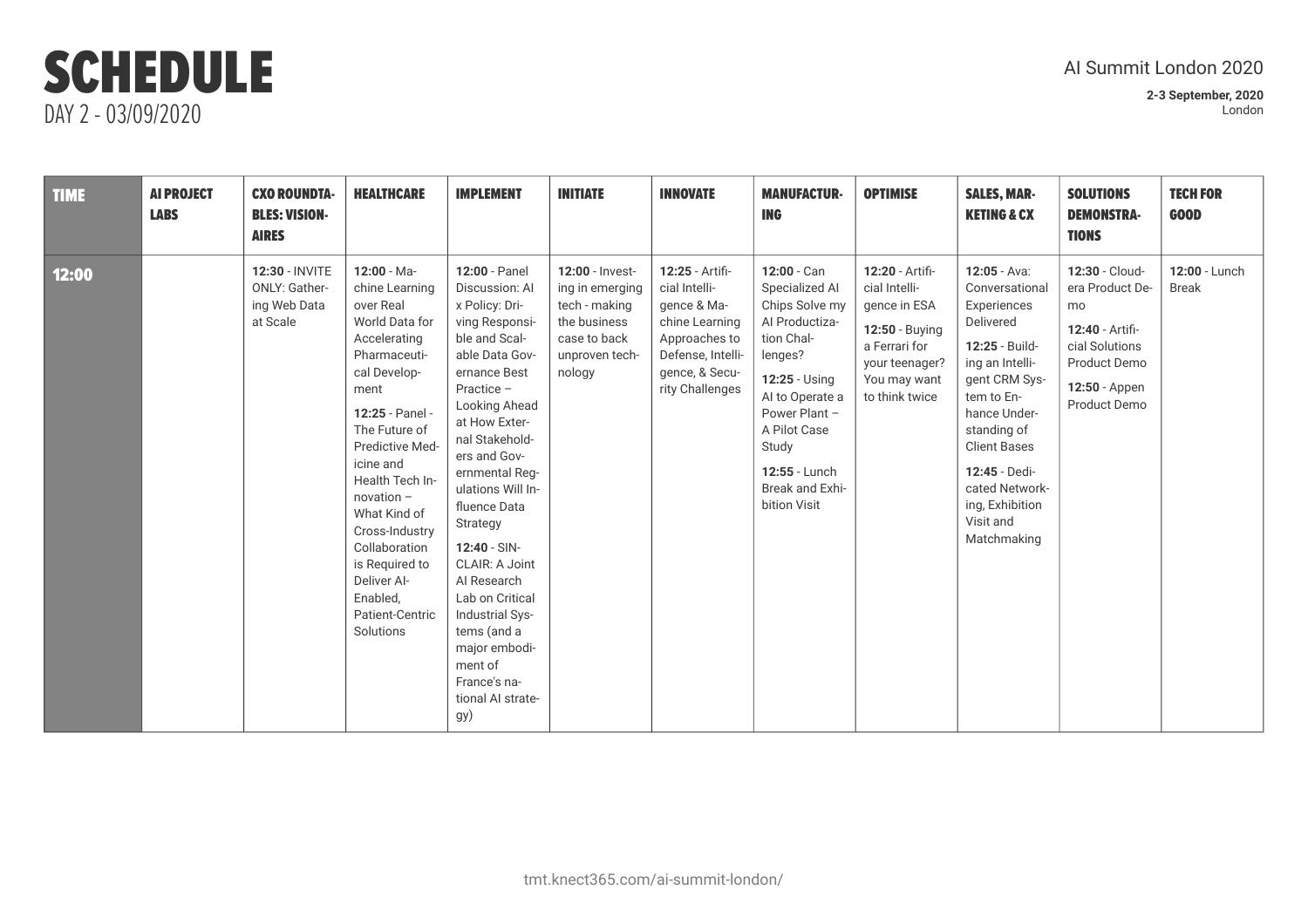## Al Summit London 2020

| <b>TIME</b> | <b>AI PROJECT</b><br><b>LABS</b>                                                                  | <b>CXO ROUNDTA-</b><br><b>BLES: VISION-</b><br><b>AIRES</b> | <b>HEALTHCARE</b>                                                                                                                                                                                                                              | <b>IMPLEMENT</b>                                                                                                                                                         | <b>INITIATE</b>                                                                                                                                | <b>INNOVATE</b> | <b>MANUFACTUR-</b><br><b>ING</b>                                                                                                     | <b>OPTIMISE</b>                                                                                                                                                                                                                                                                                                         | <b>SALES, MAR-</b><br><b>KETING &amp; CX</b>                                                                                                                                                        | <b>SOLUTIONS</b><br><b>DEMONSTRA-</b><br><b>TIONS</b>                                                                | <b>TECH FOR</b><br><b>GOOD</b>                                                                                                                                                                                                                       |
|-------------|---------------------------------------------------------------------------------------------------|-------------------------------------------------------------|------------------------------------------------------------------------------------------------------------------------------------------------------------------------------------------------------------------------------------------------|--------------------------------------------------------------------------------------------------------------------------------------------------------------------------|------------------------------------------------------------------------------------------------------------------------------------------------|-----------------|--------------------------------------------------------------------------------------------------------------------------------------|-------------------------------------------------------------------------------------------------------------------------------------------------------------------------------------------------------------------------------------------------------------------------------------------------------------------------|-----------------------------------------------------------------------------------------------------------------------------------------------------------------------------------------------------|----------------------------------------------------------------------------------------------------------------------|------------------------------------------------------------------------------------------------------------------------------------------------------------------------------------------------------------------------------------------------------|
| 13:00       |                                                                                                   |                                                             | 13:10 - Dedi-<br>cated Network-<br>ing, Exhibition<br>Visit and<br>Matchmaking<br>13:50 - BABY-<br>LON HEALTH<br>KEYNOTE - TI-<br>TLE TBA                                                                                                      | 13:10 - Lunch<br>Break and Exhi-<br>bition Visit<br>13:45 - "Re-<br>freshing" The<br>Coca-Cola<br>Company as a<br>Technology<br>and Analytics-<br>Driven Enter-<br>prise | 13:30 - Cutting<br>through the<br>hype to suc-<br>cessfully de-<br>ploy real-world<br>machine learn-<br>ing                                    |                 | 13:25 - People<br>at The Core of<br>The Internet of<br>Things<br>13:50 - Accel-<br>erating Indus-<br>trial IoT Project<br>Deployment | 13:30 - Lunch<br>Break and Exhi-<br>bition Visit                                                                                                                                                                                                                                                                        | 13:45 - Digitally<br>Transforming a<br><b>UK Health</b><br>Charity, Versus<br>Arthritis,<br>Through Inno-<br>vation and<br><b>Emerging Tech</b>                                                     | 13:00 - Xilinx<br>Product Demo<br>13:10 - Plural-<br>sight Product<br>Demo<br>$13:20 -$<br>Siemens Prod-<br>uct Demo | 13:00 - Al as a<br>Force for Good:<br>Challenges and<br>Opportunities<br>for NGOs<br>13:30 - The<br>World After<br>DeepFake:<br><b>Building Trust</b><br>in a Post-truth<br>Era                                                                      |
| 14:00       | 14:00 - MLOps:<br>Navigating the<br>Many and Var-<br>ied Roads to<br>Repeatable Da-<br>ta Science |                                                             | 14:15 - "But<br>Does it Do<br>What it Says on<br>The Tin?" De-<br>veloping an Evi-<br>dence Base for<br>Al Technology<br>in Healthcare<br>14:40 - Al & An-<br>alytics - En-<br>ablers of Better<br>Patient Care in<br>a (post-) COVID<br>World | 14:10 - How<br>Sharing Data<br>Supports Open<br>and Trustwor-<br>thy Innovation<br>14:35 - The Im-<br>pacts of Tech-<br>nology on The<br>Society of The<br>Future        | 14:00 - Accel-<br>erating to the<br>New Normal:<br>How Technolo-<br>gy and Digital<br>Innovation is<br>Powering GSK<br>through the<br>Pandemic |                 | 14:15 - Bring-<br>ing AI to The<br>Shop Floor                                                                                        | <b>14:00 - Fireside</b><br>Chat - In Con-<br>versation with<br>Andrew<br>Tsonchev, Di-<br>rector of Tech-<br>nology at Dark-<br>trace<br>14:30 - Predic-<br>tions without<br>Optimisation<br>Have No Inher-<br>ent Value -<br>How and When<br><b>Business Opti-</b><br>mised Al Pow-<br>ers Successful<br>Organisations | 14:05 - Al Dri-<br>ven Growth<br>Strategies: 4<br><b>Essential Build-</b><br>ing Blocks for<br>Success<br>14:25 - Your<br>Action Plan:<br>How to Har-<br>ness Al in<br>Sales, Market-<br>ing and CX |                                                                                                                      | 14:00 - Build-<br>ing Real-World<br>and Ethical AI<br>Solutions<br>Through Global<br>Collaboration<br>14:15 - After-<br>noon Network-<br>ing Break<br>14:55 - Panel<br>Discussion:<br>Can Al Empow-<br>er NGOs and<br><b>Benefit Social</b><br>Good? |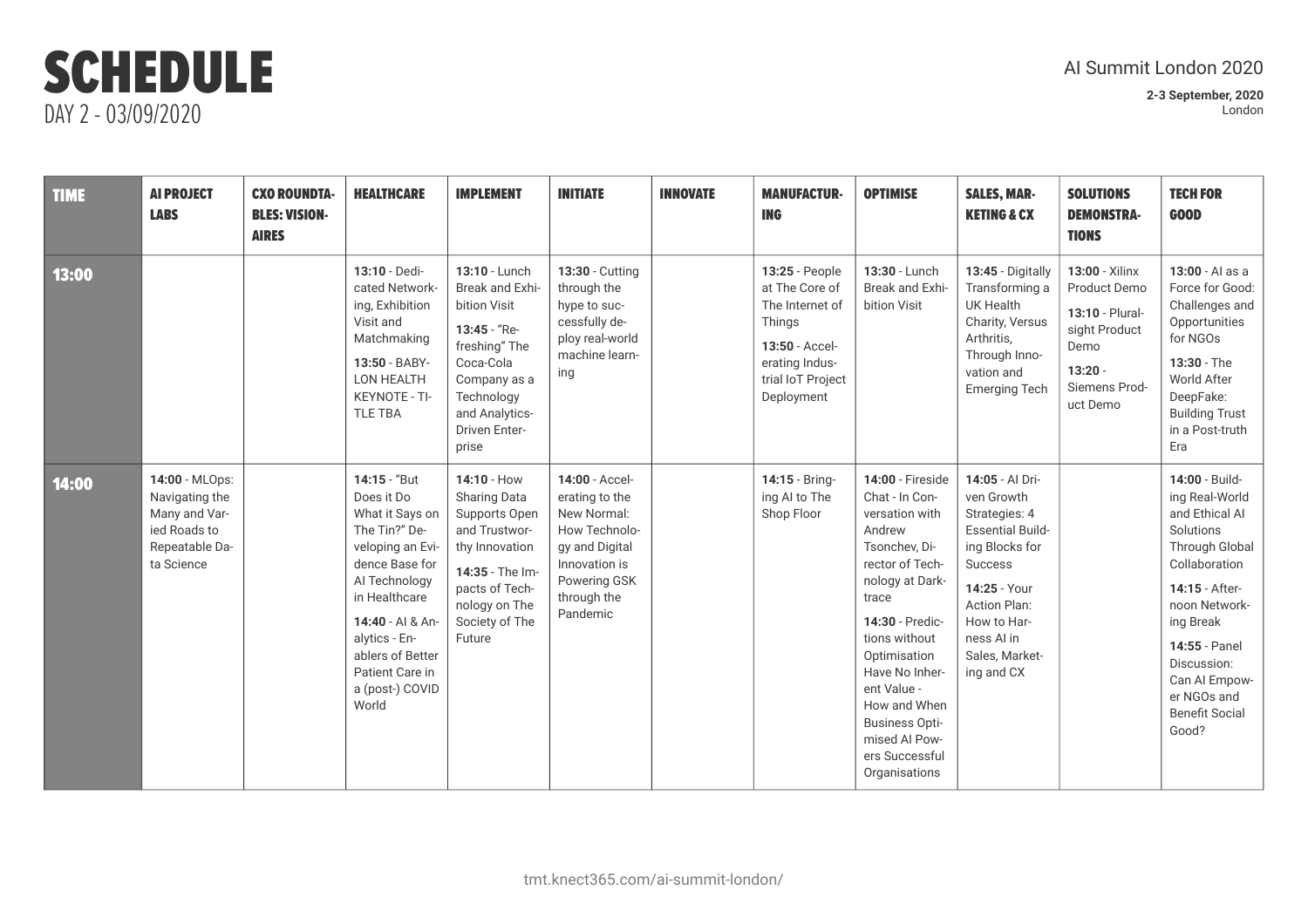## Al Summit London 2020

| <b>TIME</b> | <b>AI PROJECT</b><br><b>LABS</b>                                                                          | <b>CXO ROUNDTA-</b><br><b>BLES: VISION-</b><br><b>AIRES</b>                                                                                                   | <b>HEALTHCARE</b> | <b>IMPLEMENT</b>                                                                                                                                                                                                                                                            | <b>INITIATE</b>                                | <b>INNOVATE</b> | <b>MANUFACTUR-</b><br><b>ING</b> | <b>OPTIMISE</b>                                                                                                       | <b>SALES, MAR-</b><br><b>KETING &amp; CX</b> | <b>SOLUTIONS</b><br><b>DEMONSTRA-</b><br><b>TIONS</b>                                                                                         | <b>TECH FOR</b><br><b>GOOD</b>                                                                                                                                                                                    |
|-------------|-----------------------------------------------------------------------------------------------------------|---------------------------------------------------------------------------------------------------------------------------------------------------------------|-------------------|-----------------------------------------------------------------------------------------------------------------------------------------------------------------------------------------------------------------------------------------------------------------------------|------------------------------------------------|-----------------|----------------------------------|-----------------------------------------------------------------------------------------------------------------------|----------------------------------------------|-----------------------------------------------------------------------------------------------------------------------------------------------|-------------------------------------------------------------------------------------------------------------------------------------------------------------------------------------------------------------------|
| 15:00       | 15:30 - Al Ma-<br>turity $2020 -$<br><b>State of Market</b><br>for Al Adoption<br>Amidst Uncer-<br>tainty | 15:00 - INVITE<br><b>ONLY: Skilling</b><br>up for tomor-<br>row's Al                                                                                          |                   | 15:00 - Dedi-<br>cated Network-<br>ing, Exhibition<br>Visit and<br>Matchmaking<br>15:30 - The<br>Case for Hu-<br>man Behaviour<br>Design in Ro-<br>botics Process<br>Automation<br>15:50 - Gaining<br><b>Business Value</b><br>from $AI - Gov-$<br>ernance Imper-<br>atives | 15:00 - Trans-<br>forming our<br>world with AI |                 |                                  | 15:05 - State of<br><b>Edge Services</b><br>in Europe<br>15:30 - Saudi<br>Aramco Digital<br>Transformation<br>Journey |                                              | 15:30 - Italian<br><b>Trade Agency</b><br>Company De-<br>mo<br>15:40 - Honey-<br>well PS Ser-<br>vices Demo<br>15:50 - Talend<br>Product Demo | 15:40 - Ad-<br>dressing Hu-<br>man Rights on<br>Al Principles:<br>Diversity, Inclu-<br>sivity and Sus-<br>tainability                                                                                             |
| 16:00       |                                                                                                           | 16:15 - INVITE<br>ONLY: In con-<br>versation with<br>Ken Mertzel<br>and Automa-<br>tion Anywhere -<br>Transforming<br>the Financial<br>Services Indus-<br>try |                   |                                                                                                                                                                                                                                                                             |                                                |                 |                                  |                                                                                                                       |                                              | 16:00 - Julia<br><b>Computing Ser-</b><br>vices Demo                                                                                          | $16:15 - En-$<br>abling a Safety<br>Childhood in<br>the Age of Arti-<br>ficial Intelli-<br>gence<br>16:40 - Chil-<br>dren Safety<br>and Recovery<br>(Censer) Sys-<br>tem for Ab-<br>ducted Chil-<br>dren in India |